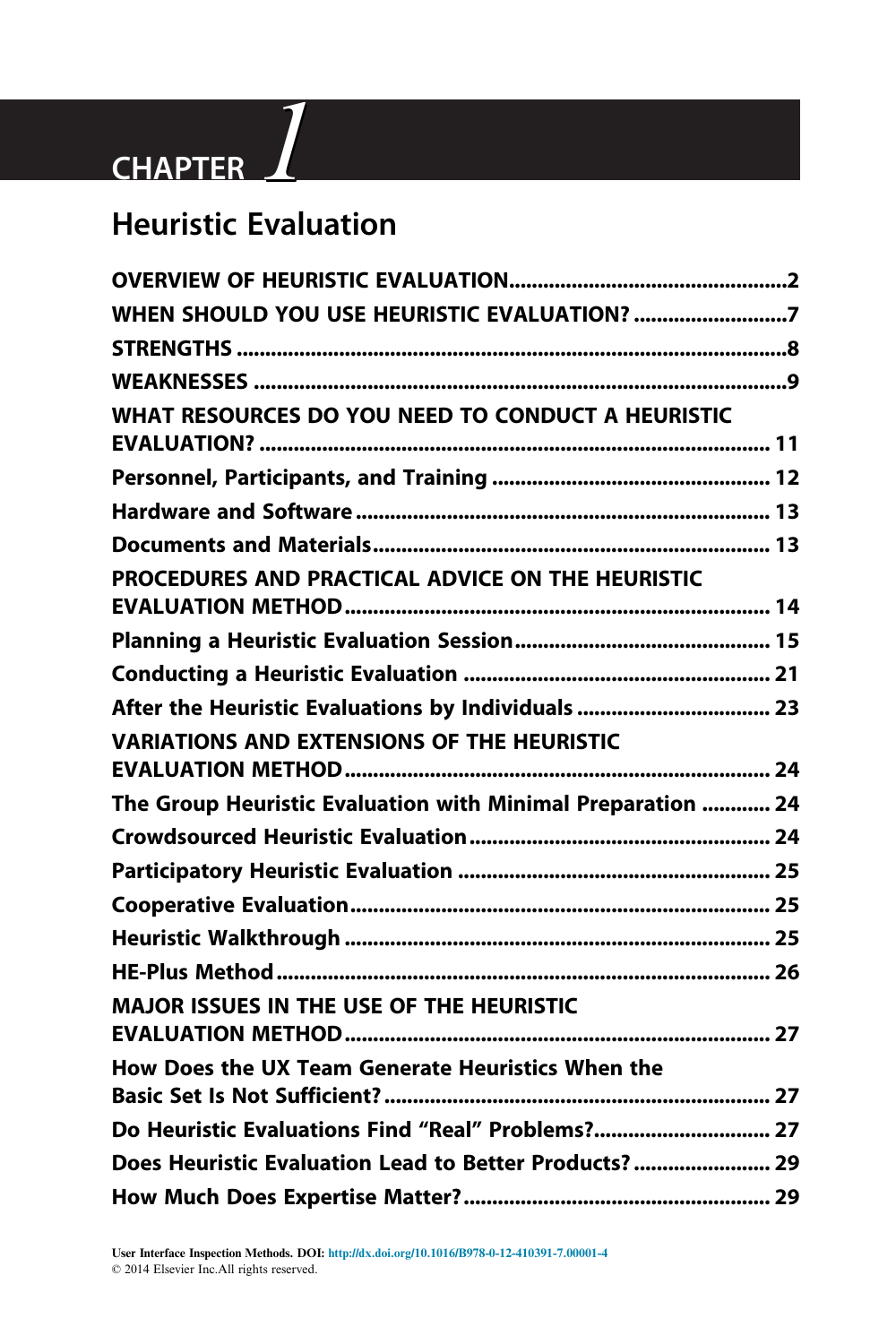| <b>Should Inspections and Walkthroughs Highlight Positive</b> |  |
|---------------------------------------------------------------|--|
|                                                               |  |
|                                                               |  |
|                                                               |  |
|                                                               |  |

Alternate Names: Expert review, heuristic inspection, usability inspection, peer review, user interface inspection.

Related Methods: Cognitive walkthrough, expert review, formal usability inspection, perspective-based user interface inspection, pluralistic walkthrough.

## OVERVIEW OF HEURISTIC EVALUATION

A heuristic evaluation is a type of user interface (UI) or usability inspection where an individual, or a team of individuals, evaluates a specification, prototype, or product against a brief list of succinct usability or user experience (UX) principles or areas of concern (Nielsen, 1993; Nielsen & Molich, 1990). The heuristic evaluation method is one of the most common methods in user-centered design (UCD) for identifying usability problems (Rosenbaum, Rohn, & Humburg, 2000), although in some cases, what people refer to as a heuristic evaluation might be better categorized as an expert review (Chapter 2) because heuristics were mixed with additional principles and personal beliefs and knowledge about usability.

A heuristic is a commonsense rule or a simplified principle. A list of heuristics is meant as an aid or mnemonic device for the evaluators. [Table 1.1](#page-2-0) is a list of heuristics from Nielsen (1994a) that you might give to your team of evaluators to remind them about potential problem areas.

There are several general approaches for conducting a heuristic evaluation:

• Object-based. In an object-based heuristic evaluation, evaluators are asked to examine particular UI objects for problems related to the heuristics. These objects can include mobile screens, hardware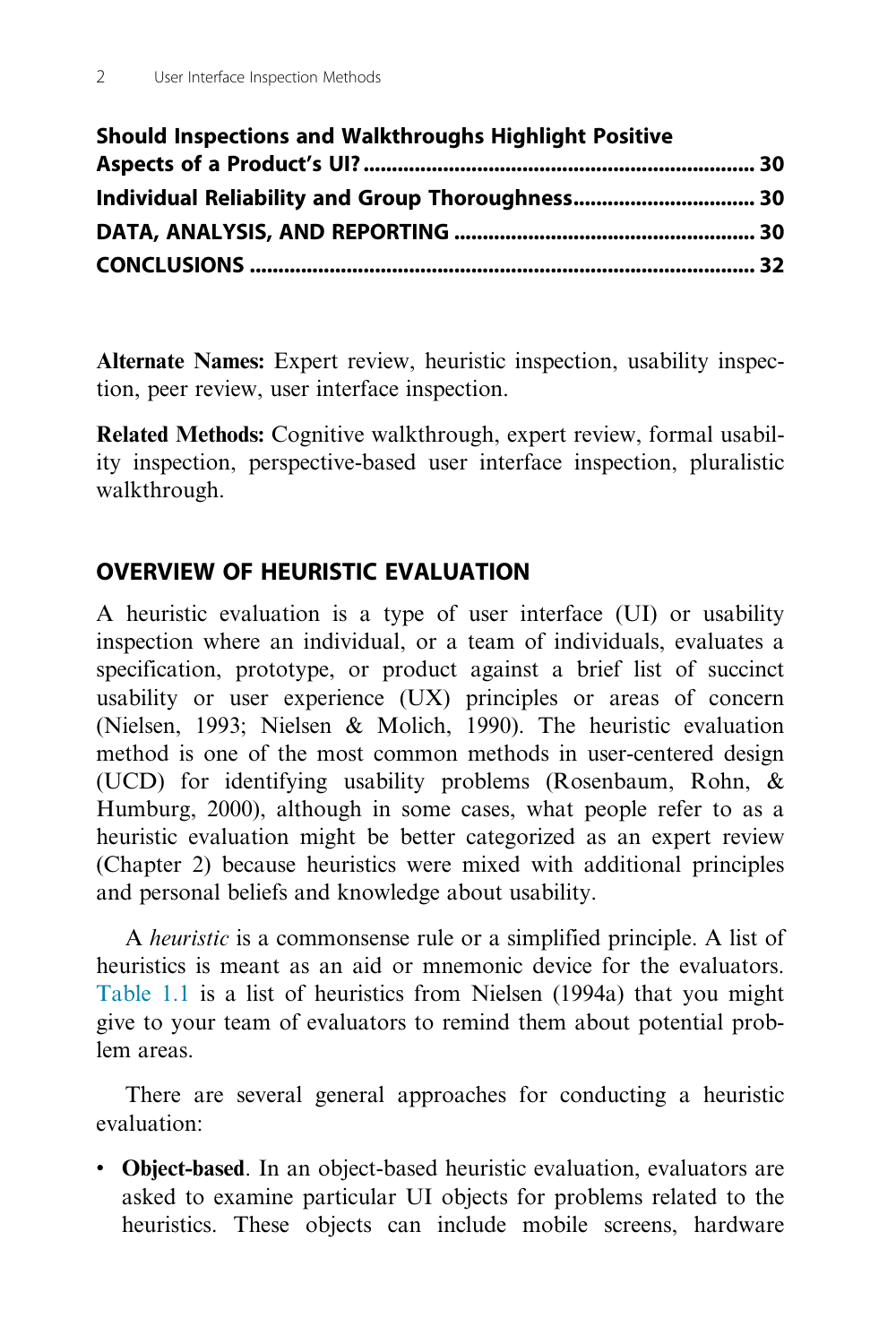#### <span id="page-2-0"></span>Table 1.1 A Set of Heuristics from Nielsen (1994a)

#### Example List of Heuristics

- 1. Visibility of system status
- 2. Match between system and the real world
- 3. User control and freedom
- 4. Consistency and standards
- 5. Error prevention
- 6. Recognition rather than recall
- 7. Flexibility and efficiency of use
- 8. Aesthetic and minimalist design 9. Help users recognize, diagnose, and recover from errors
- 10. Help and documentation

control panels, web pages, windows, dialog boxes, menus, controls (e.g., radio buttons, push buttons, and text fields), error messages, and keyboard assignments.

- **Task-based**. In the task-based approach, evaluators are given heuristics and a set of tasks to work through and are asked to report on problems related to heuristics that occur as they perform or simulate the tasks.
- An object-task hybrid. A hybrid approach combines the object and task approaches. Evaluators first work through a set of tasks looking for issues related to heuristics and then evaluate designated UI objects against the same heuristics. The hybrid approach is similar to the heuristic walkthrough (Sears, 1997), which is described later in this book.

In task-based or hybrid approaches, the choice of tasks for the team of evaluators is critical. Questions to consider when choosing tasks include the following:

- Is the task realistic? Simplistic tasks might not reveal serious problems.
- What is the frequency of the task? The frequency of the task might determine whether something is a problem or not. Consider a complex program that you use once a year (e.g., US tax programs). A program intended to be used once a year might require high initial learning support, much feedback, and repeated success messages all features intended to support the infrequent user. These same features might be considered problems for the daily user of the same program (e.g., a tax accountant or financial advisor) who was interested in efficiency and doesn't want constant, irritating feedback messages.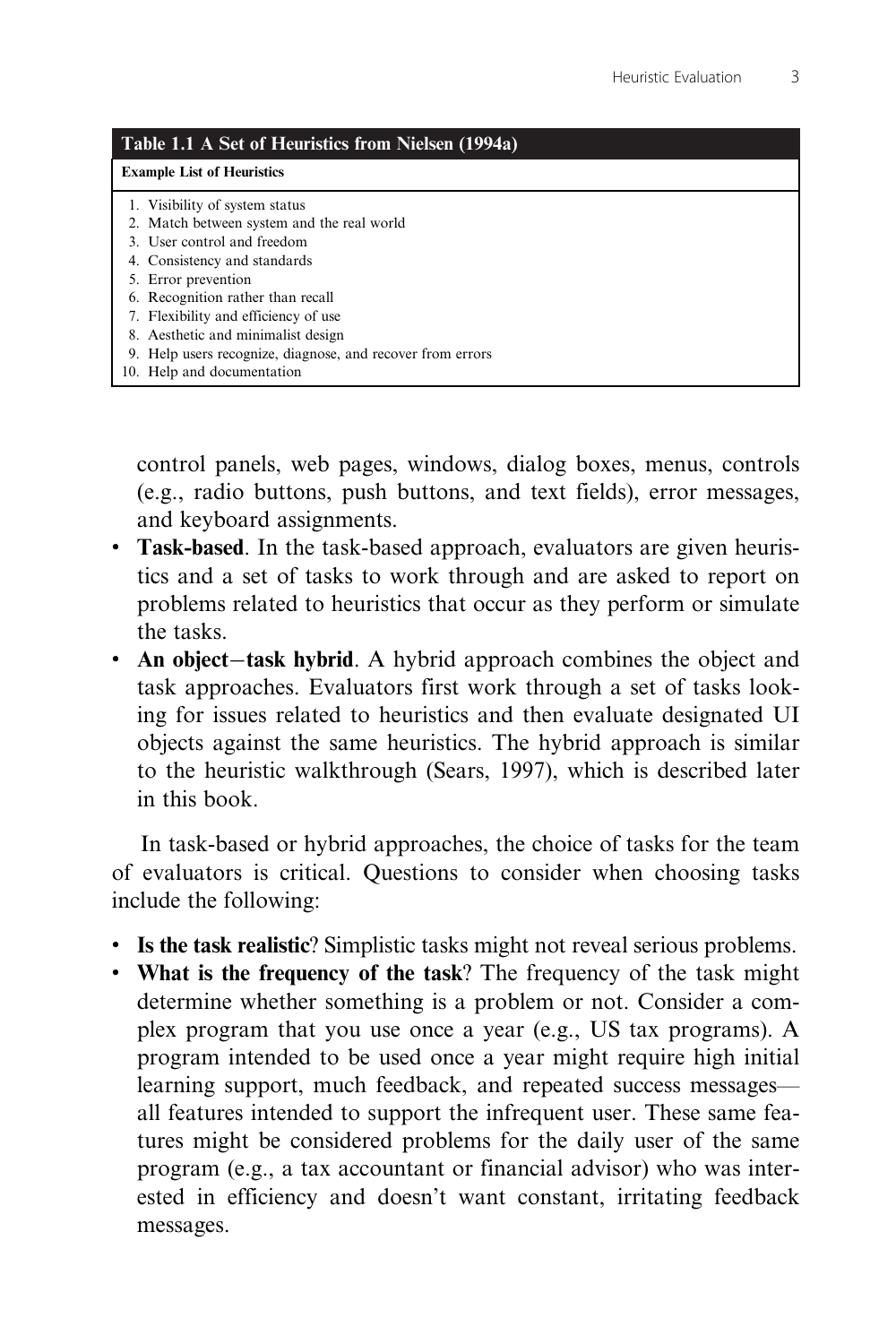- What are the consequences of the task? Will an error during a task result in a minor or major loss of data? Will someone die if there is task failure? If you are working on medical monitoring systems, the consequences of missed problems could be disastrous.
- Are the data used in the task realistic? We often use simple samples of data for usability evaluations because it is convenient, but you might reveal more problems with "dirty data."
- Are you using data at the right scale? Some tasks are easy with limited data sets (e.g., 100 or 1000 items) but very hard when tens of thousands or millions of items are involved. It is convenient to use small samples for task-based evaluations, but those small samples of test data may hide significant problems.

Multiple evaluators are recommended for heuristic evaluations, because different people who evaluate the same UI often identify quite different problems (Hertzum, Jacobsen, & Molich, 2002; Molich & Dumas, 2008; Nielsen, 1993) and also vary considerably in their ratings of the severity of identical problems (Molich, 2011).

# ••• The Evaluator Effect in Usability Evaluation

The common finding that people who evaluate the usability of the same product report different sets of problems is called the "evaluator effect" (Hertzum & Jacobsen, 2001; Jacobsen, Hertzum, & John, 1998a,b). The effect can be seen in both testing and inspection studies. There are many potential causes for this effect including different backgrounds, different levels of expertise, the quality of the instructions for conducting an evaluation, knowledge of heuristics, knowledge of the tasks and environment, knowledge of the user, and the sheer number of problems that a complex system (e.g., creation-oriented applications like PhotoShop and AutoCAD), with many ways to use features and complete tasks, can present to users (Akers, Jeffries, Simpson, & Winograd, 2012). Knowing that evaluators will find different problems, from the practical point of view, can be dealt with by:

- Using multiple evaluators with both UX and domain knowledge.
- Training evaluators on the method and materials used (checklists, heuristics, tasks, etc.). Providing examples of violations of heuristics and training on severity scales can improve the quality of inspections and walkthroughs.
- Providing realistic scenarios, background on the users, and their work or play environments.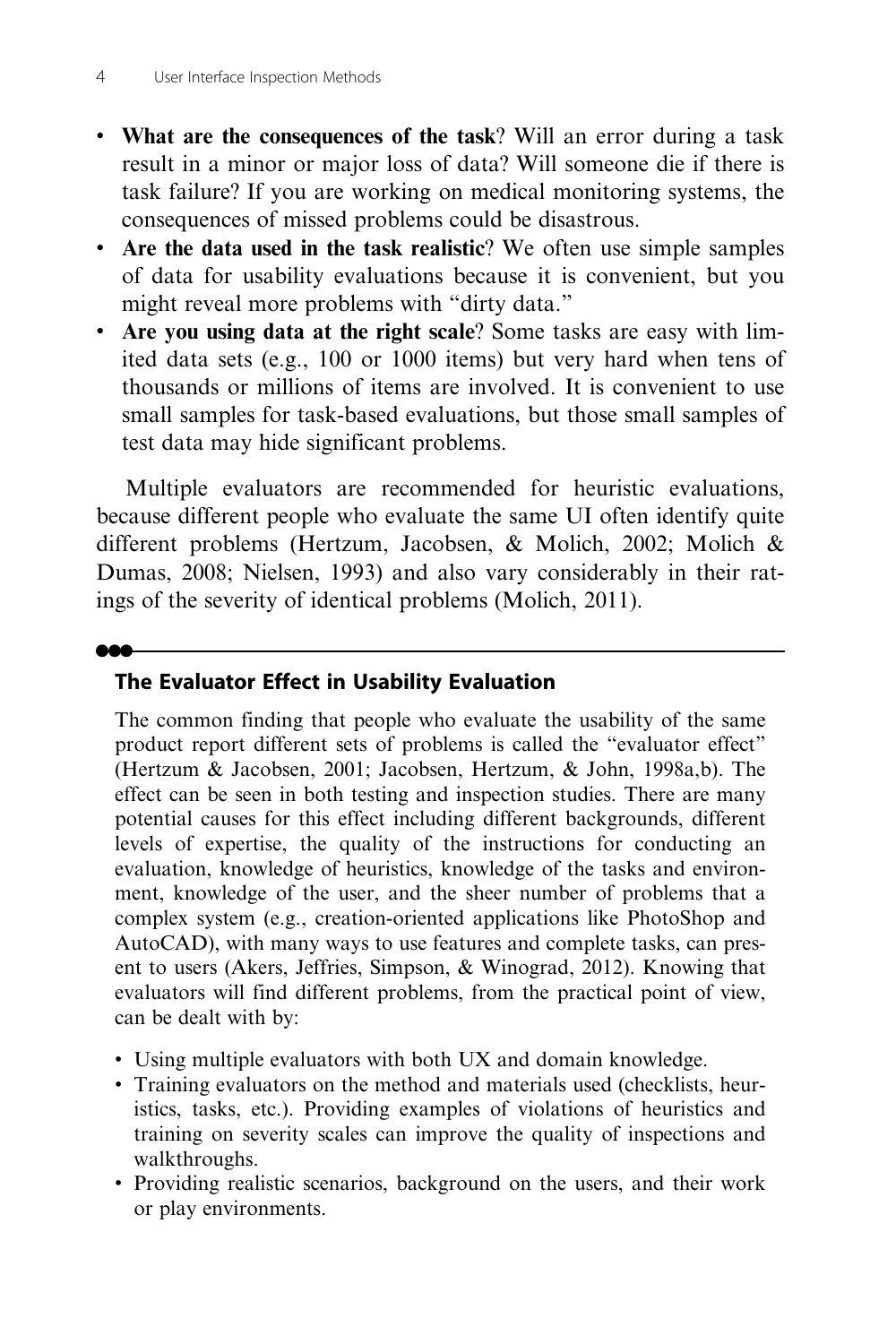- Providing a common form for reporting results and training people on how to report problems.
- Providing evaluators with the UX dimensions (e.g., learnability, memorability efficiency, error prevention, and aesthetics) that are most critical to users.
- Considering how something might be a problem to a novice and a delighter to an expert.

This book discusses the strengths and weaknesses of each approach and provides tips from academic and practical perspectives on how to make inspections and walkthroughs more effective.

During the heuristic evaluation, evaluators can write down problems as they work independently, or they can think aloud while a colleague takes notes about the problems encountered during the evaluation. The results of all the evaluations can then be aggregated into a composite list of usability problems or issues and often prioritized based on severity, predicted frequency of occurrence, or other important dimensions (Yehuda & McGinn, 2007).

The literature on heuristic evaluation suggests that sessions should last one to two hours, not including the time required for training the people who will be the evaluators. This is a conservative estimate. Depending on the complexity of the product and the scope of the reviews, heuristic evaluations by a dedicated team might take days, with some invited participants focusing on particular areas for a few hours. In addition, the amount of time required to aggregate the results can be considerable depending on the number of evaluators, the method for reporting the problems (especially the granularity of the problem), and the complexity of the product.

# $\bullet\bullet\bullet$

#### Setting the Scope of Inspections

If you are asked to conduct a heuristic inspection by member of a product team or a client, make sure that you clarify the scope of the inspection. Open-ended inspections with no clear review boundaries can consume considerable time. Be explicit about what pages, screens, features, and UI objects are the focus of the inspection.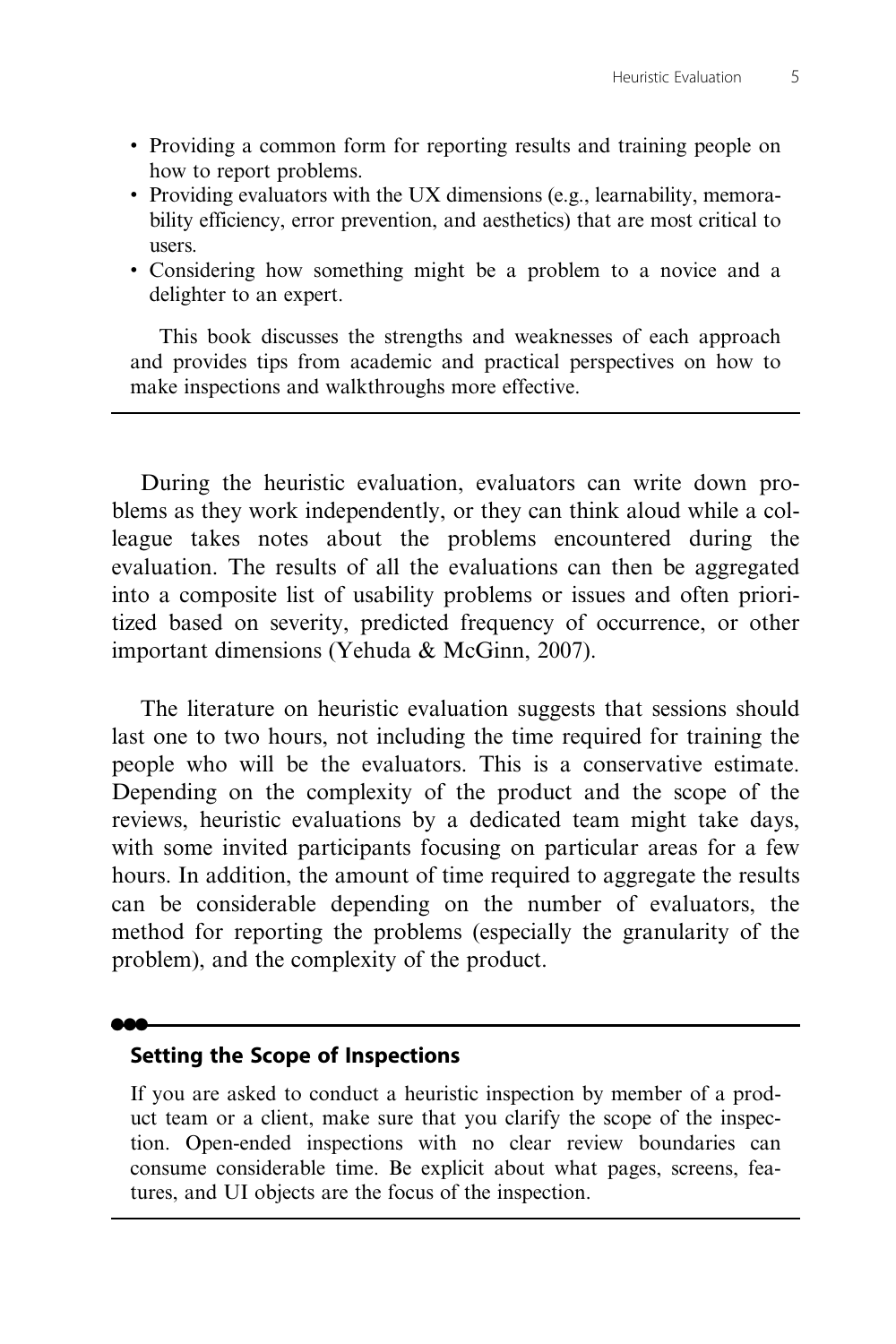Heuristic evaluation is a popular method and one that is taught in many graduate human-computer interaction (HCI) programs, but also one of the more controversial for several reasons:

- In some environments, the politics of inspections can be more challenging than the politics of actual testing. Inspection results may be perceived as "just opinions," even though the results of inspections are of similar quality to usability testing (Molich, 2013).
- Heuristics are often very general, and evaluators may have different conceptions of what the heuristics mean. One early heuristic (Nielsen, 1993) is just "Consistency and Standards," which is so broad as to be nearly useless. Consistency, for example, is a complex issue and a simple heuristic does not capture this complexity (Wilson, 2009).
- Evaluators are asked to use a prescribed set of heuristics as a guide, but most evaluators also apply subjective judgment and other principles as the basis for reporting problems that often make the heuristic evaluation more of an individual expert review (see Chapter 2).
- Evaluators report problems at different levels of granularity; sometimes evaluators report things at a categorical level ("error messages are cryptic and lacking helpful information") and sometimes at an atomic level (Error message 132 has cryptic text that says "sysadm overflow: tetricular overflow—file is about to be conjugated").
- It is easy to catch surface issues—the poor text in a message, misalignment of controls, and superfluous text—but it is much harder to capture larger workflow issues. Sometimes the problems found in heuristic evaluation are "surface problems"—misalignments, ugly icons, and labels that are not quite clear. Those can all affect the UX, but deeper, task-related problems might be more critical issues for users.
- Heuristic evaluation is prone to "false positives," reported problems that are, in actual use, not problems. False positive can emerge because of incomplete knowledge of how people will use a product, evaluators' underestimation of user skills and adaptability, lack of understanding of usability and design principles, and flawed judgments about how an alternative design might perform in a particular context (Gilbert & Woolrych, 2001).

These issues are discussed later in the chapter with some recommendations about how to deal with their related controversies and minimize their impact.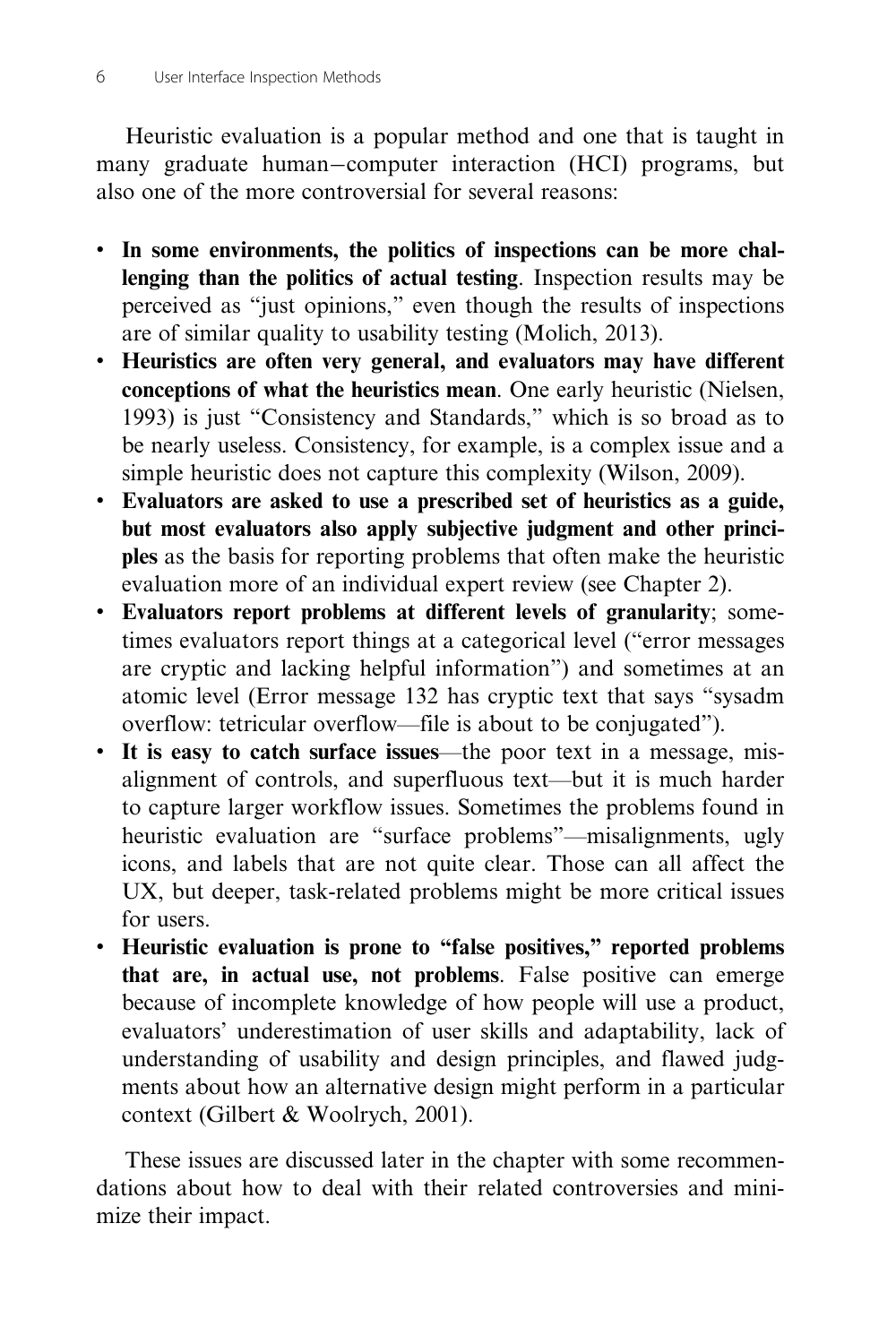## WHEN SHOULD YOU USE HEURISTIC EVALUATION?

The primary goal of a heuristic evaluation is to reveal as many usability or design problems as possible at a relatively low cost. Heuristic evaluation, after all, was designed to be a discount usability method (relative to testing in a usability laboratory). A secondary (though very important) goal of the heuristic evaluation is to train members of the product team to recognize potential usability problems so they can be eliminated earlier in the design process.

Heuristic evaluations are a good fit in the following situations:

- You have limited (or no) access to users.
- You have an appropriate mix of design and domain expertise among potential evaluators.
- You need to produce an extremely fast review and do not have time to recruit participants and set up a full-fledged laboratory study.
- Your evaluators are dispersed around the world—a common situation.
- You are looking for breadth in your review. While usability testing is generally considered the best approach for finding usability problems in a product, most usability testing is designed to cover only small portions of products and services. Heuristic evaluation can provide additional breadth and complement other assessment techniques.
- Your clients have come to trust your judgment and, for many issues, will accept your recommendations without requiring you to conduct user testing or other more expensive evaluation methods. Of course, this carries some significant risk if a trusted usability practitioner fails to catch some very serious problems that result in schedule slips and lost revenue, but the same thing could happen in a usability test that doesn't include tasks that expose severe problems.
- Your project lacks significant funding for usability testing.

Heuristic evaluations can be conducted at any phase of the development cycle after problem definition [\(Table 1.2\)](#page-7-0) where there is some representation of the UI (UI specification, functional specification, detailed storyboards, paper prototypes, working prototypes, or working product). Heuristic evaluations can be conducted iteratively from requirements definition to implementation to find and filter out usability issues and minimize rework by development.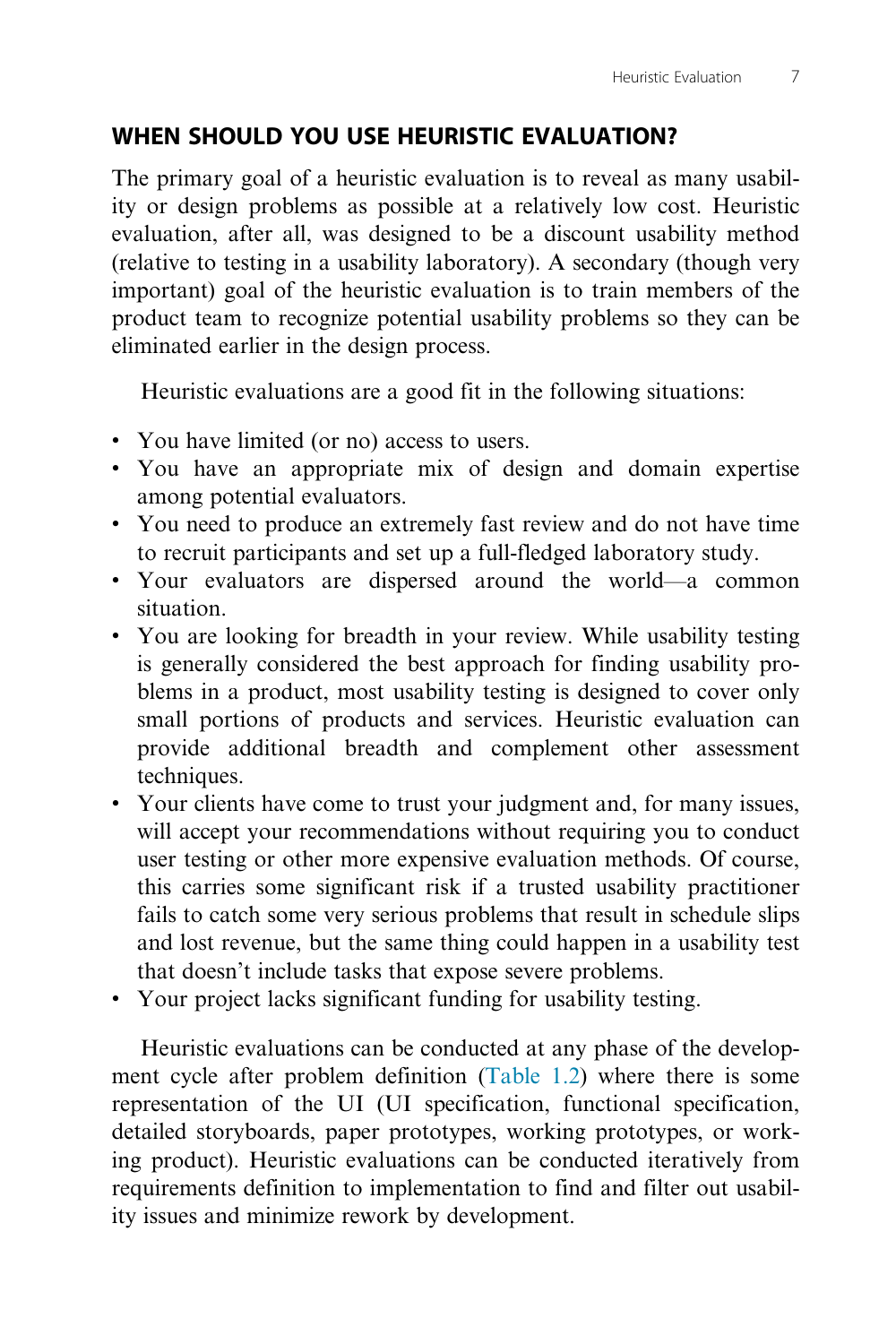<span id="page-7-0"></span>

| Table 1.2 Phases of Development When Heuristic Evaluations Are Useful |              |                   |                 |                |  |
|-----------------------------------------------------------------------|--------------|-------------------|-----------------|----------------|--|
|                                                                       |              |                   |                 |                |  |
| Problem Definition                                                    | Requirements | Conceptual Design | Detailed Design | Implementation |  |

| Table 1.3 Relative Effort and Resources Required for Heuristic Evaluation—More<br>Colored Bars Mean More Resources |                                     |                          |                           |                           |  |
|--------------------------------------------------------------------------------------------------------------------|-------------------------------------|--------------------------|---------------------------|---------------------------|--|
| Overall Effort<br>Required                                                                                         | Time for Planning<br>and Conducting | Skills and<br>Experience | Supplies and<br>Equipment | Time for Data<br>Analysis |  |
|                                                                                                                    |                                     |                          |                           |                           |  |

Table 1.3 illustrates the relative effort required, on average, to develop and use heuristic evaluation. Many heuristic evaluations require only limited resources; however, if your evaluation is used for high-risk situations, the resources (e.g., more evaluators and development of custom heuristics) required may increase considerably.

#### **STRENGTHS**

Heuristic evaluation has the following strengths:

- The heuristic evaluation method is simple to explain (although the word "heuristic" is not). At its most basic, you hand people a list of heuristics with some explanation and examples, provide them with a representation of the UI to review and ask them to list usability problems using the heuristics as a guide.
- Heuristic evaluation is relatively fast if your focus is on a reasonable scope of features. Heuristic evaluation can provide useful data relatively quickly, without the expense or effort associated with recruiting users.
- Heuristic evaluations are similar to software code inspections, and this similarity may make heuristic evaluations easier for product teams to accept than other usability evaluation methods.
- Heuristic evaluations require no special resources such as a usability laboratory (although for early prototypes of the product, you may need to work with a "test system") and can be used across a wide variety of products at different stages of development.
- Heuristic evaluations increase awareness of common usability problems and serve as a method for training the product team about what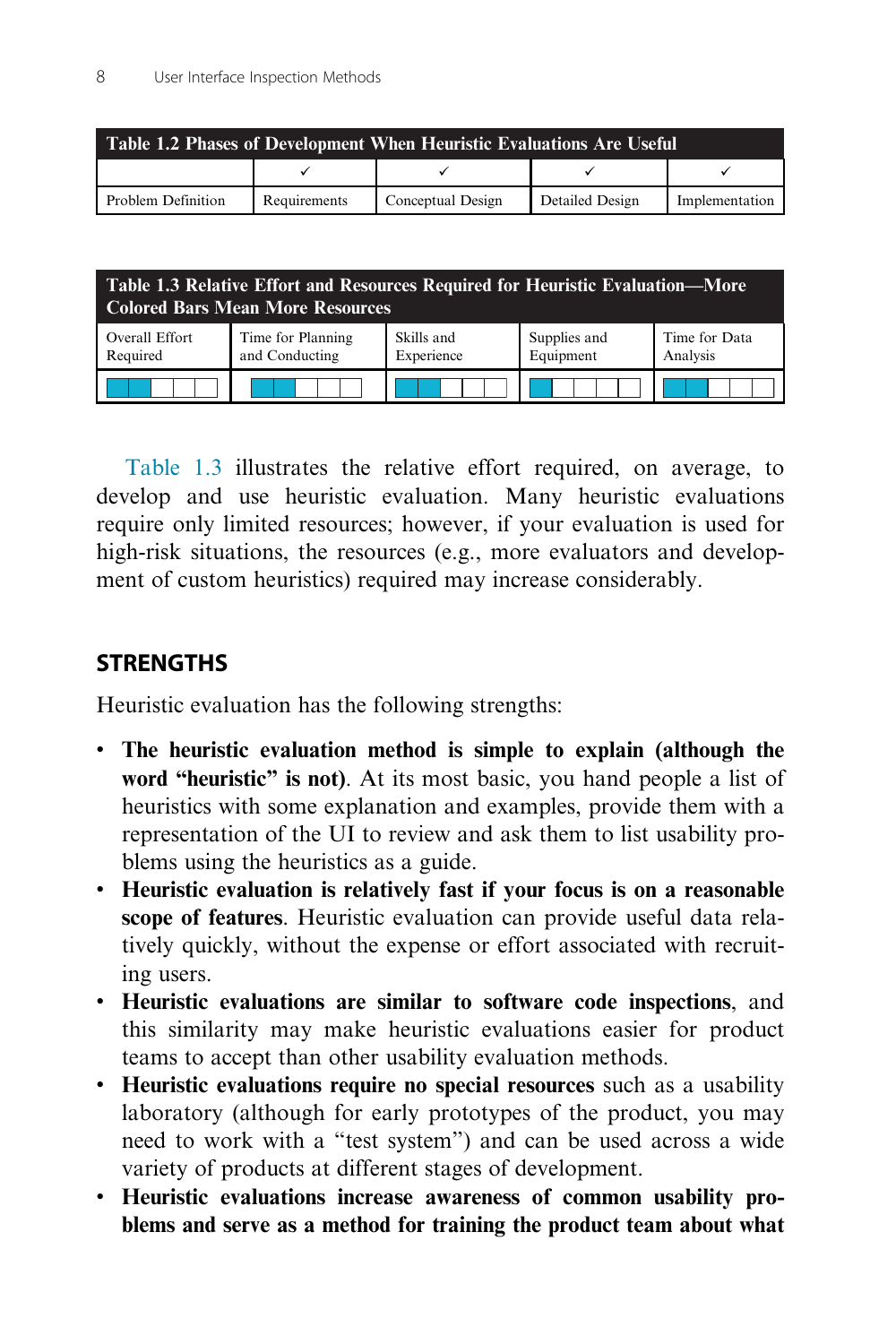aspects of design can lead to usability problems. One hidden strength of heuristic evaluation and the other methods in this book is that over the course of a year, colleagues who are involved in the evaluations will start to recognize design issues very early and eliminate at least some categories of problems.

## **WEAKNESSES**

Heuristic evaluation has the following weaknesses:

- Different evaluators often find different problems for the same product. This "evaluator effect" (Jacobsen et al., 1998a,b) has implications for deciding what changes should be made to a design. What do you do if five evaluators each come up with quite different sets of problems (Kotval, Coyle, Santos, Vaughn, & Iden, 2007)? One tip here is to have a group meeting of all the evaluators where you walk through the problems, one by one, and discuss their validity and severity. The group discussion can help to determine which problems are "real" and which are "false positives" and to develop a consensus on the relative severity of different problems. Group reviews can also yield additional (missing) problems through the group interaction.
- The heuristic evaluation method is based on finding usability problems, but there is debate about what constitutes a problem and whether heuristic reviews are good at finding "real problems" (see a discussion of this in the "Major Issues in the Use of the Heuristic Evaluation" section). A problem for a beginner might be perceived as a positive feature for an expert and vice versa.
- Heuristic reviews may not scale well for complex interfaces such as architectural design tools or Adobe Photoshop (Slavkovic & Cross, 1999). In complex interfaces, a small number of evaluators may find only a small percentage of the problems in an interface and may miss some serious problems. If you are evaluating complex tools, you may need to use multiple methods and combine the results across those methods.
- Evaluators may not be the actual users of the system. To strengthen the results of a heuristic evaluation, it is useful to involve domain specialists or to conduct several interviews with actual users to understand more about how they use the product.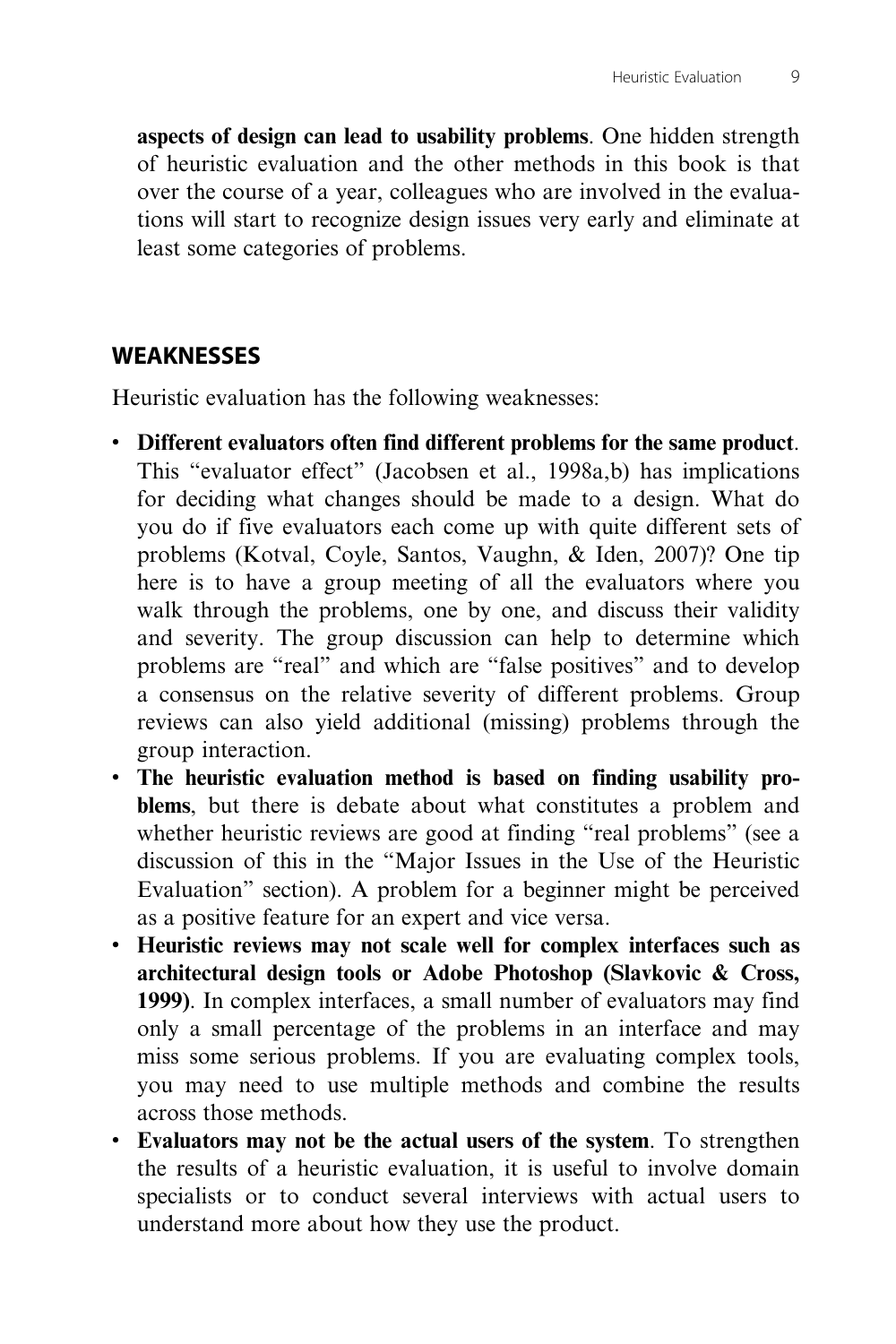- In some situations, the evaluators have a vested interest in the product, which might blind them to some problems. It is often useful to involve one or two outsiders who do not have a direct vested interest in the product to serve on the evaluation team.
- Evaluators may report problems at different levels of granularity. For example, one evaluator may list a global problem of "bad error messages" while another evaluator lists separate problems for each error message encountered. The instructions and training for a heuristic review should discuss the appropriate level of granularity. The facilitator of a heuristic evaluation will invariably have to extract important high-level issues from sets of specific problems.
- Lack of clear rules for assigning severity judgments may yield major differences; one evaluator says "minor" problem while others say "moderate" or "serious" problems. This author has examples of heuristic evaluations where different reviewers listed the same observation as both a problem and a "positive design feature."
- Heuristic evaluation depends strongly on the quality and experience of the evaluators. The value of conducting a heuristic evaluation with five novices who have limited knowledge of the domain and users may be questionable. The results of heuristic evaluation can match those of usability testing when your evaluators have ten years or more of experience in the usability domain (Molich, 2013).
- Heuristic evaluation does not address solutions to problems. Solutions are generally recommended by the facilitator or arrived at by discussion with the product team.

## ••• Tips on Providing Solutions with the Results of a Heuristic Evaluation

- 1. Examine your problem set for global problems and propose a solution that will work for many individual instances of the same global problem.
- 2. If you found a number of comments about the organization of controls and information on a page, window, or dialog box, consider sketching a few rough prototypes of an improved design. Drawing a few rough solution sketches (rather than a single solution) gives developers some choice and increases the likelihood that they will take your suggestions seriously.
- 3. Provide a brief rationale for your recommendations on how to solve the problems. For example, you might explain that providing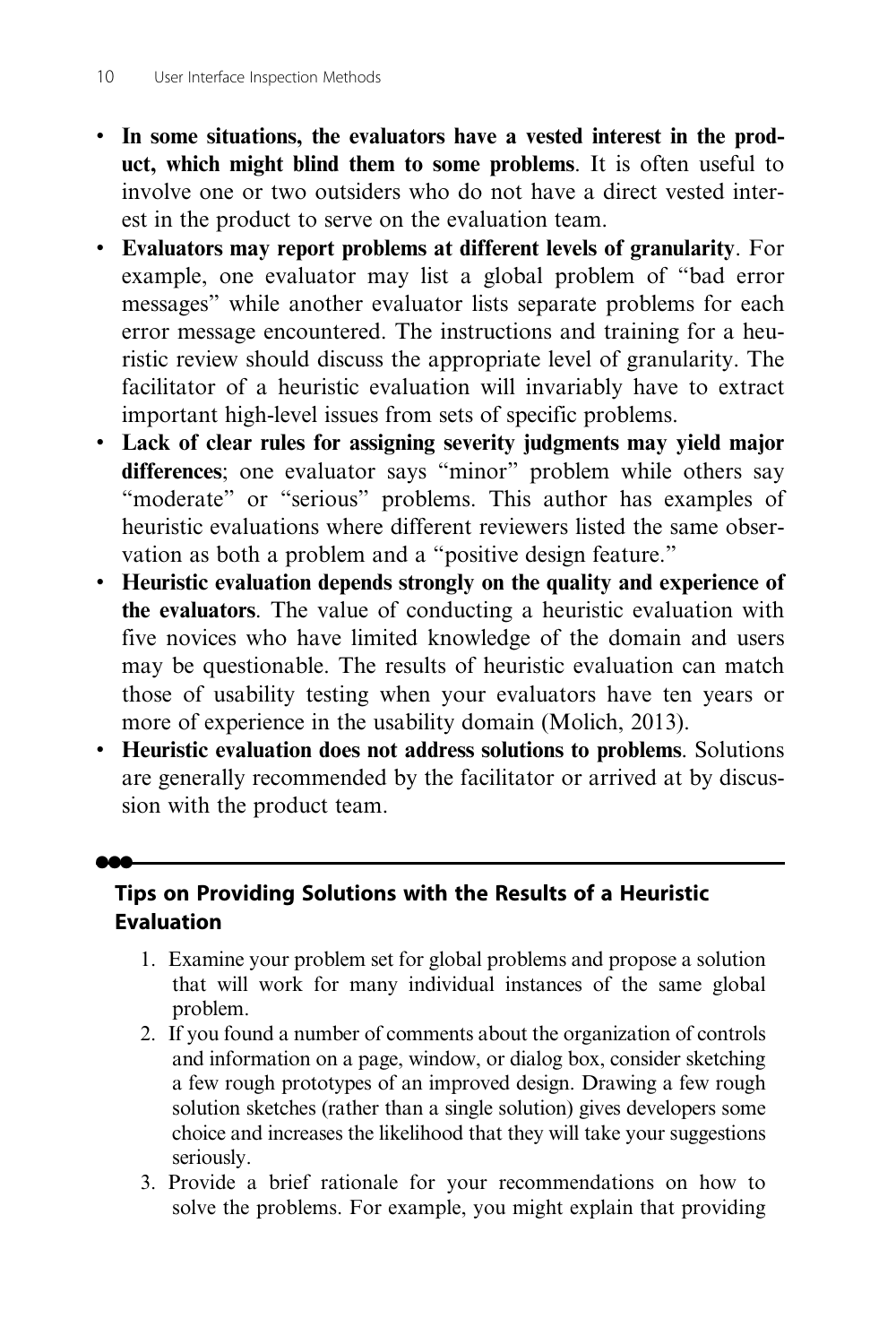a shortcut will improve productivity because the user does this task many times a day.

- 4. Make sure that your proposed solutions are consistent among themselves. Check for common patterns in the product or service and if the problem occurs in multiple places, consider whether a single solution will work.
- Heuristic evaluation may not reveal problems that involve complex interactions by multiple users (e.g., in a collaborative work environment).

## ••• Evaluations of Complex System May Require More Evaluators and Multiple Sets of Heuristics

Jaferian, Hawkey, Sotirakopoulos, Velez-Rohas, and Beznosov (2011) conducted a study of a very complex and collaborative environment—IT security management (ITSM)—comparing the number and severity of problems found using Nielsen's (1994a) heuristics versus a specialized set of ITSM heuristics. The result was that the two groups (ITSM heuristics versus Nielsen heuristics) of evaluators found different types of problems. The evaluators using the ITSM heuristics found more severe problems than the Nielsen heuristics group. The authors suggested that for complex systems (1) more evaluators are necessary when systems are complex, collaborative, and run by people with different risk tolerance, and that (2) it would be worthwhile to use both the Nielsen and domain-focused heuristics.

• Product team members may feel that the heuristic evaluation is like a performance appraisal of their design skills and be nervous about this. It is critical to let people know that it's good to find problems and that the results won't be used in any way as a measure of individual performance or skill. One way to mitigate the impact of a list of problems on colleagues or clients is to provide key positive aspects of the evaluation. The issue of reporting positive findings is discussed later in this chapter.

## WHAT RESOURCES DO YOU NEED TO CONDUCT A HEURISTIC EVALUATION?

This section provides a brief description of the basic resources needed to conduct a heuristic evaluation.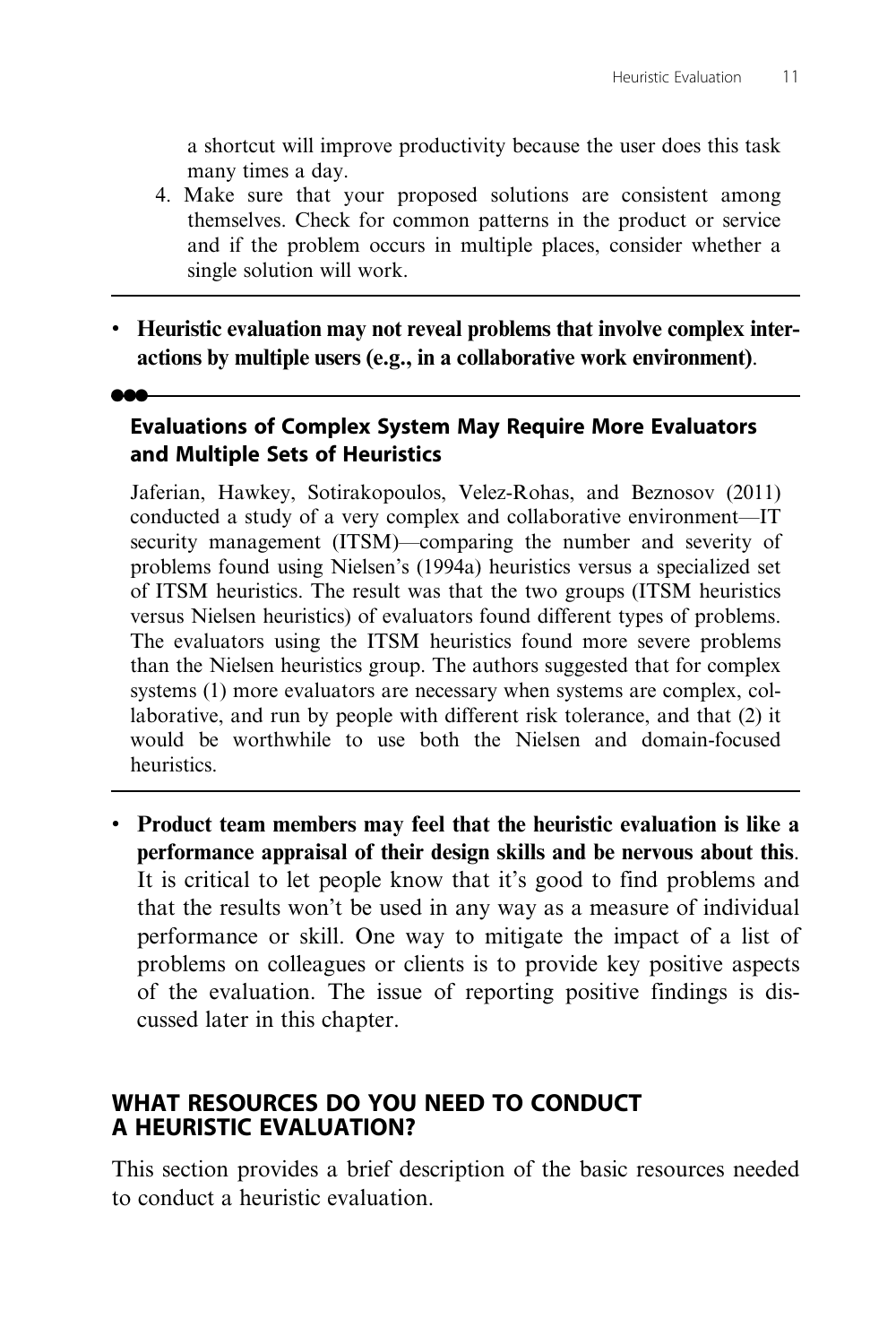## Personnel, Participants, and Training

You need a facilitator who coordinates the activities of the evaluation team. The facilitator prepares the materials, conducts training (on the heuristic evaluation process, the heuristics chosen for the evaluation, and the features to be reviewed), arranges a representation of the UI to be available, collects the evaluations, compiles and analyzes the results, organizes a group review if necessary, prepares a report, and develops a heuristic evaluation infrastructure to track the results and examine trends and patterns in the data.

Facilitators need to be trained in the following:

- How to integrate this method with other usability evaluation methods
- Who to choose for the evaluation team
- How to integrate the problems from multiple reviewers
- The strengths and weaknesses of the method
- Methods for determining how serious the problems are
- Managing the different perspectives that various evaluators bring to the table, especially when the evaluators are from different groups, each having their own interest in the design.

A heuristic evaluation generally requires a team ranging from two to ten people (Hwang & Salvendy, 2010) with a mixture of usability, product, domain, and work experience. The size of the team will vary depending on the levels of experience of the evaluator, the scope of the evaluation, and the complexity of the software, tasks, and environment. Heuristic evaluation teams can benefit from some reviewers who are outside the product team to spot problems that might go unnoticed by those who are experienced with the product.

Depending on the size of your evaluation team, you may need assistance in compiling and debugging the results (determining whether different narrative accounts of the problems are in fact the same problem or different problems). If your heuristic evaluation procedure calls for think-aloud sessions where the evaluator reviews the product and a note taker records the problems, you will need note takers (preferably with some usability and product experience so they provide accurate descriptions of problems and heuristics).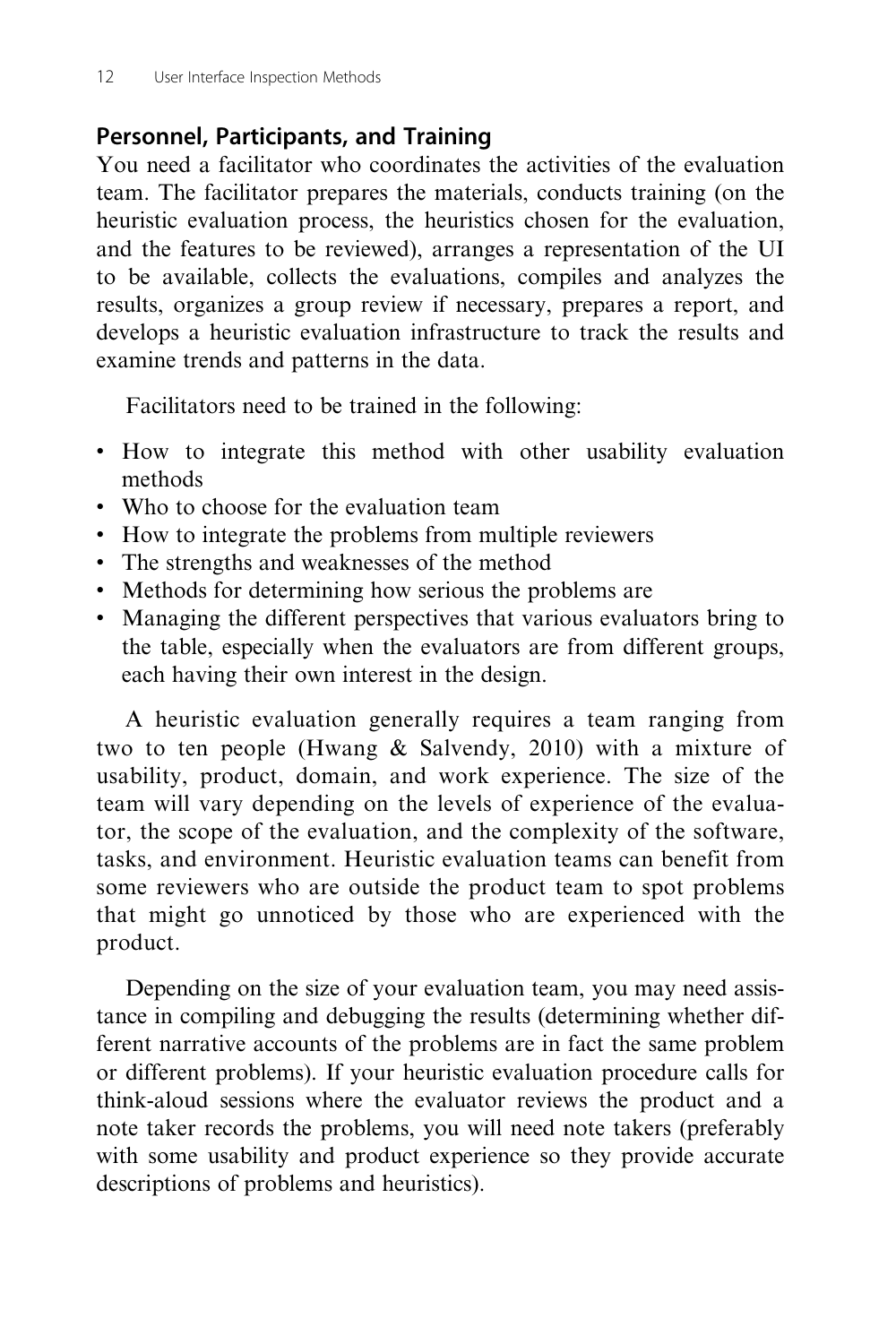Members of the heuristic evaluation team need to be trained in the following:

- How to go about the evaluation (using scenarios, screen shots, etc.)
- Descriptions and explanations of the heuristics used in a particular study
- How to assign heuristics to problems
- How to record problems using standard terminology (set in advance) for the same issues
- Severity assessments.

## Hardware and Software

Besides the obvious requirement to provide the evaluators with the specification, product, or service they are evaluating, you also need to consider the following:

- Software forms for entering problems (Microsoft Word documents, spreadsheets, or forms that put problems directly into a database).
- A database for tracking problems, solutions, fixes, and whether subsequent reviews or testing indicate whether the problem is actually fixed. As noted earlier, the number of problems found is a common metric in research, but in the world of the practitioner, the number of problems fixed and subsequent verification that the fix yielded an improvement are the more critical metrics.

## Documents and Materials

The following documents and materials are necessary for heuristic evaluation:

- A list of heuristics with brief explanations and examples
- Training materials (this is optional, but useful especially in a corporate environment where there will be repeated heuristic evaluations)
- Forms for entering problems (these can be online)
- A list of task scenarios that you want reviewers to follow and/or the particular parts of the UI that will be reviewed.

# $\frac{\bullet}{\bullet}$

## Too Much Detail in Task Scenarios Can Backfire!

Keep in mind that the level of detail you provide in your task scenarios for the evaluators may affect what problems emerge. Providing great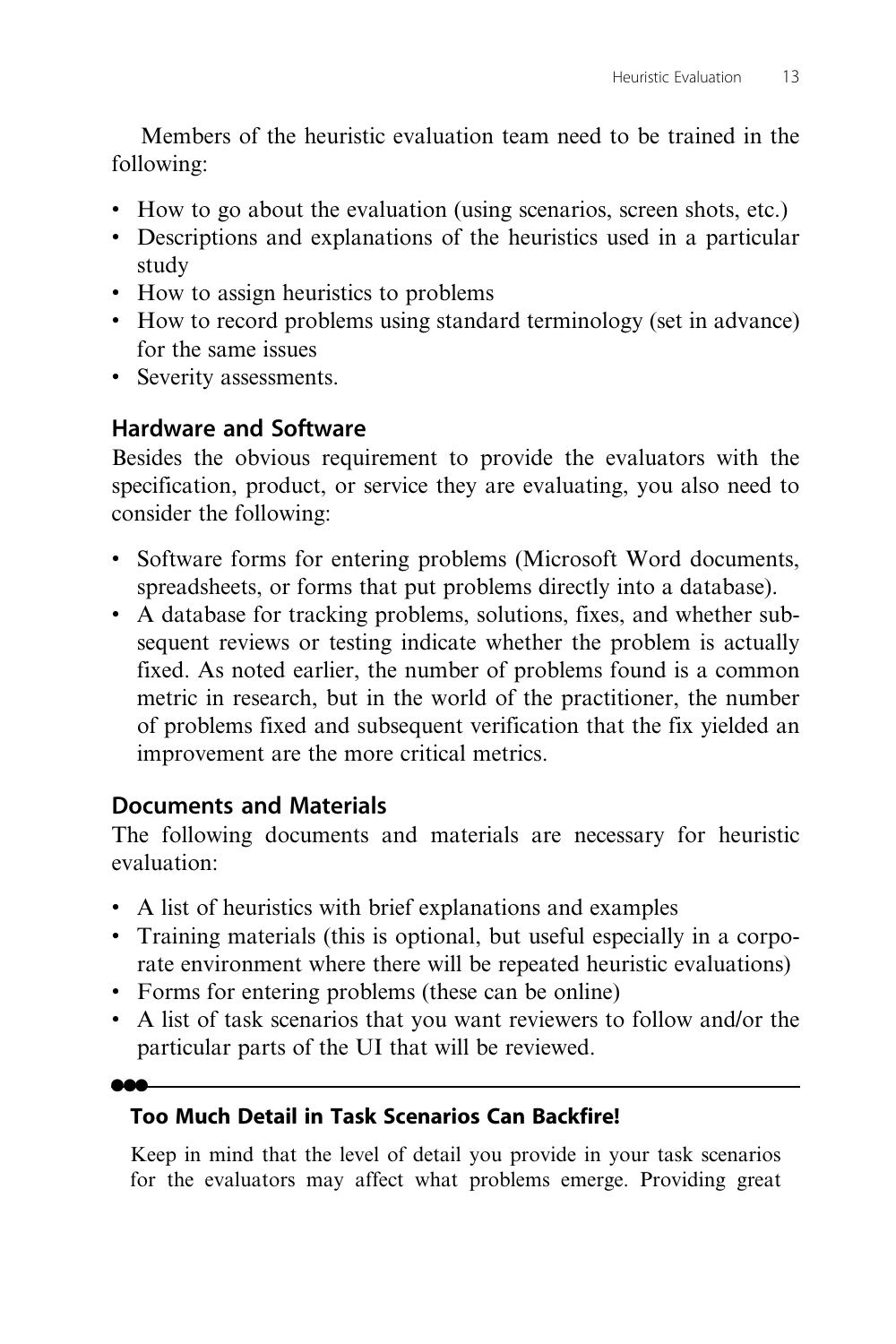detail in your task scenarios tends to limit the number of paths the evaluator may take while working on a task, thus reducing the potential breadth of problems that will emerge.

- A catalog of screen shots, wireframes, prototypes, or the UI/functional specification for the product (if it isn't yet working). Even if you have a working prototype or product, a catalog of screen shots is a useful way to provide context for the evaluators. This author has found it quite useful to have a screen shot at the top of a page followed by the problem entry form below.
- Report templates suitable to both executive audiences and to the members of the product team who are responsible for making changes based on the heuristic evaluation.
- A set of ground rules for the heuristic evaluation and the meeting of the evaluation team to review the results of the heuristics evaluation.

## PROCEDURES AND PRACTICAL ADVICE ON THE HEURISTIC EVALUATION METHOD

The procedures for conducting a heuristic can vary widely in formality. The least formal approach is to gather together several colleagues, give them a list of heuristics and a representation of the product (e.g., UI specification, prototype, high-fidelity working model), and then ask them to fill out a defect or problem form that describes potential problems and the heuristics associated with the problems. At the other end of the spectrum is a more formalized procedure. Evaluators in this formalized procedure have the following characteristics:

1. Evaluators use existing heuristic tailored to the system being evaluated or create context-specific heuristics.

## ••• Developing Tailored Heuristics

There are two basic ways to create heuristics that are tailored to your specific product. You can take a large number of problems from the type of system you are developing (from support databases, previous design reviews, usability testing, field studies), classify them into common themes, and then refine those themes into heuristics. A second approach is to extract heuristics from a detailed literature review. For example, Tsui, Abu-Zahra, Casipe, M'Sadoques, and Drury (2010) developed a set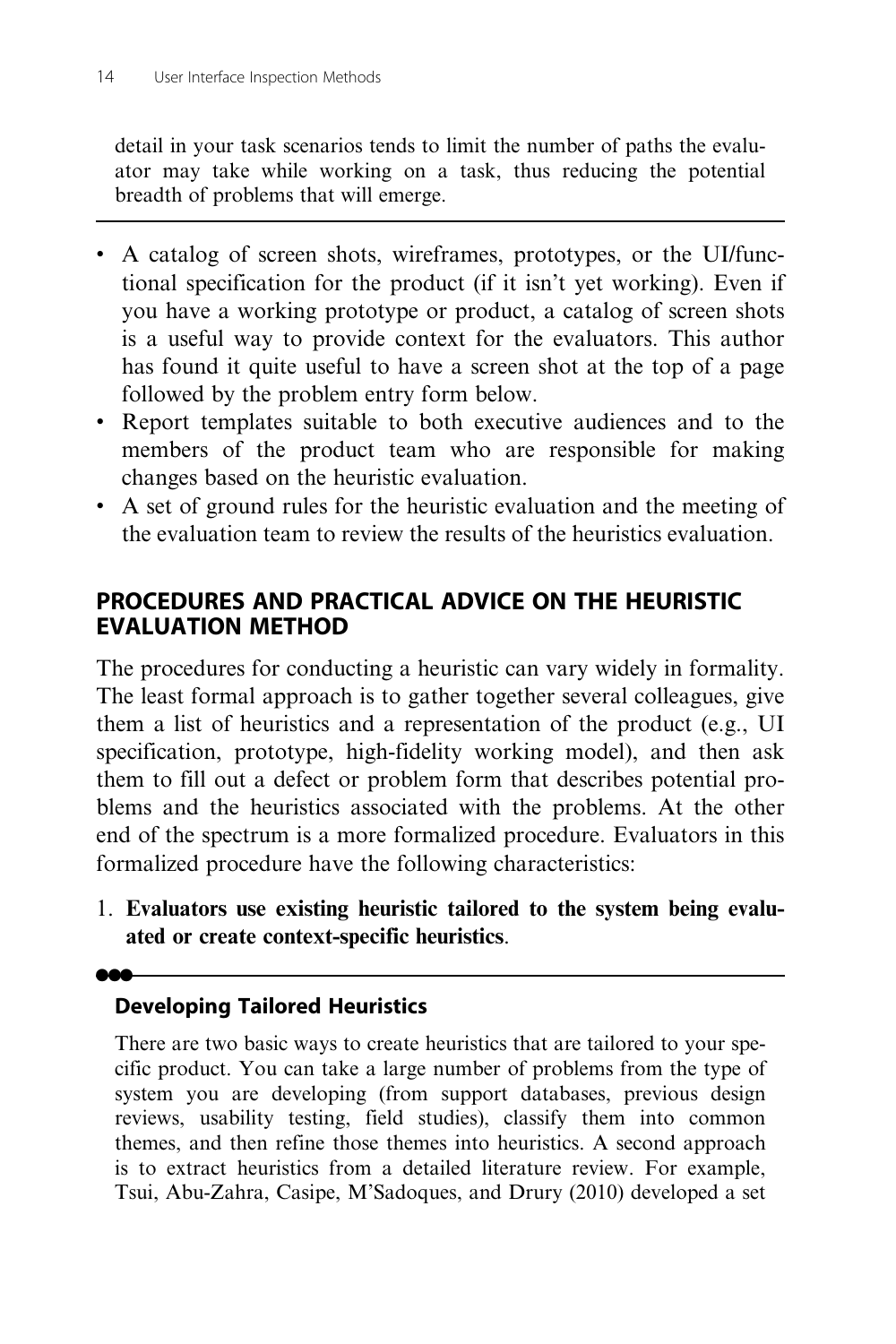of heuristics for assistive robotics by reviewing literature on accessibility, social robotics, cognitive psychology, perceptual psychology, and motor interactions with robotics. Desurvire and Wiberg (2008) examined the HCI, social learning, and self-efficacy research literature to develop a set of game approachability principles (GAP) that could be used for heuristic evaluation of beginning levels of game design.

- 2. Evaluators are trained on heuristics and the heuristic evaluation process to assure mutual understanding.
- 3. Evaluators are required to evaluate explicit features and apply specific usability criteria to each feature (Yehuda & McGinn, 2007).
- 4. Evaluators meet as a group to discuss their individual lists and combine the problems into a single list with agreed-on severity levels.
- 5. Evaluators develop one or more solutions for each problem or problem category.
- 6. Evaluators determine the effectiveness of the heuristic evaluation by tracking what problems were fixed, what solutions were implemented (compared to those suggested in the report), how much effort was expended on the change, and if there are meta-problems that should be addressed.

The next section presents general procedures for a heuristic evaluation. You will need to adapt these procedures to your particular organizational environment, development process, staff, and resources.

## Planning a Heuristic Evaluation Session

Heuristic evaluations are considered informal, and one of the oft-cited advantages of the method is that "it does not require advance planning" (Nielsen & Molich, 1990, p. 255). On very small projects where the usability practitioners are well integrated into the process, this assertion can be true. But in many product development environments, advanced and detailed planning (especially the first time) is required. Following are the basic planning steps:

1. Choose a team of evaluators. The best evaluators are those with both domain and usability experience (Desurvire, 1994; Nielsen, 1992). For example, if you were evaluating a new travel site, you might seek out professional usability practitioners with travel software experience. If the product is complex, and the evaluators do not have much familiarity with the product, consider having one or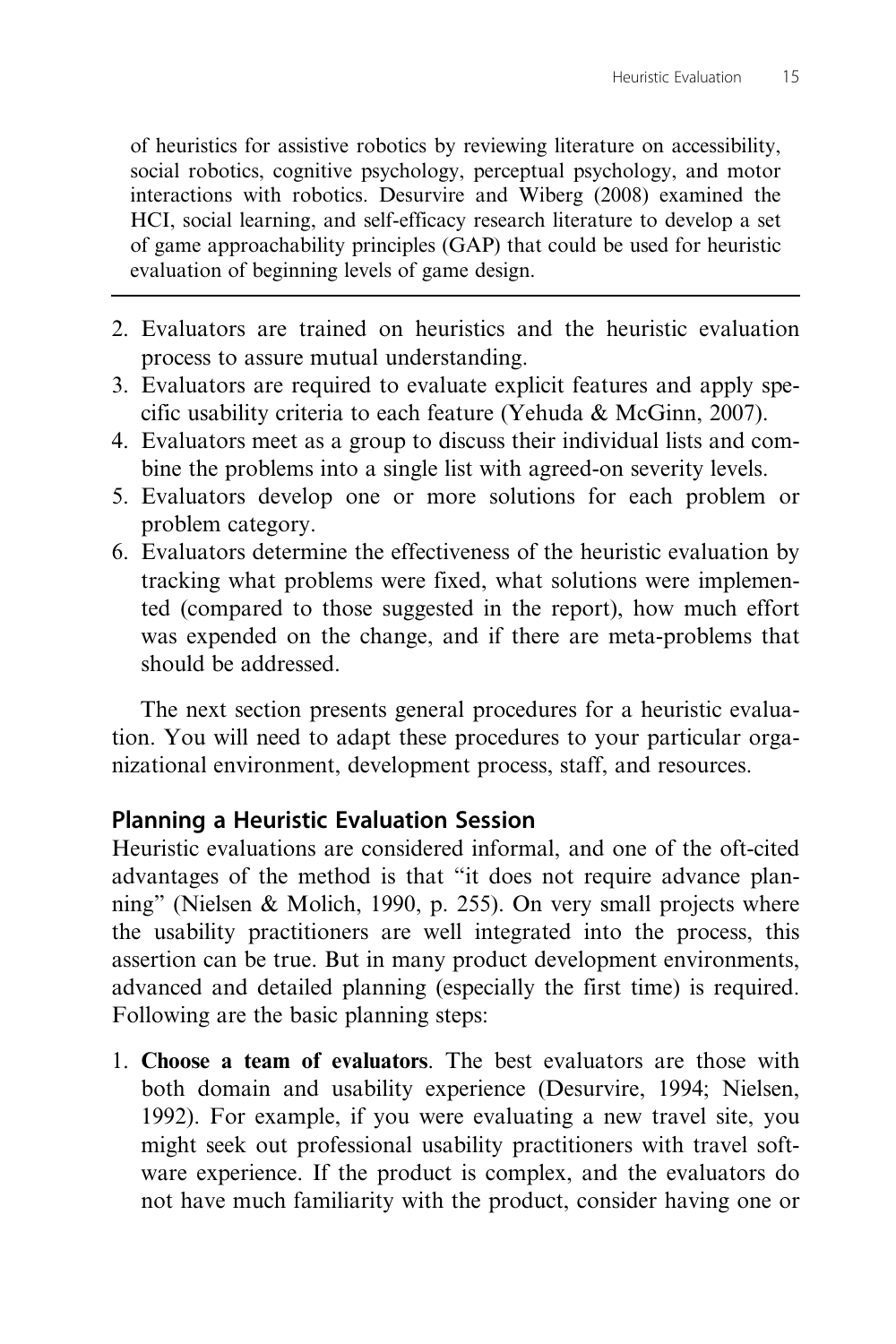more domain specialists work with the evaluation team. When you consider the size and staffing of your heuristic review team, consider the following issues:

- Heuristic evaluations should generally not depend on a single evaluator. An evaluation team of three to five people is reasonable based on some modeling data and a cost-benefit analysis; however, the actual size of an evaluation team will depend on the following:
	- The heuristic and domain skills of your evaluators (Karoulis & Pombortsis, 2004). Kirmani and Rajasekaran (2007) provide a preliminary approach for assessing heuristic evaluation skills by comparing evaluators on the number of problems they find and the severity of the problems.
	- The priority associated with the product.
	- The complexity of the interface.
	- Your organization's tolerance of risk.
	- The breadth and depth of features that you are expected to cover.
	- Whether the system is mission-critical for your customers.
	- Whether the system presents safety or health hazards.

For very large and complex systems (which include many websites, customer relationship management (CRM) software, mission-critical, and other high-risk applications), you may very well need more than three to five evaluators.

- How much effort will it take to compile the individual lists into an aggregate list and prepare a report for your client? Pulling together the evaluations from a large team with different views of problems, severities, and heuristics can be a daunting task. A short training session and the use of common (and simple) forms for reporting problems that allow easy merging of results can reduce the compilation effort.
- What is the best mix of evaluators? Double experts (those who have both domain and usability or HCI expertise) should be on evaluation teams if possible (Kirmani & Rajasekaran, 2007; Stone, Jarrett, Woodroffe, & Minocha, 2005). If there are few or no double experts, then you need to try and include both usability experts and domain experts. Other candidates for the evaluation team include quality engineers, technical writers, technical support specialists, technical analysts, information architects, and training specialists. You should also include a few evaluators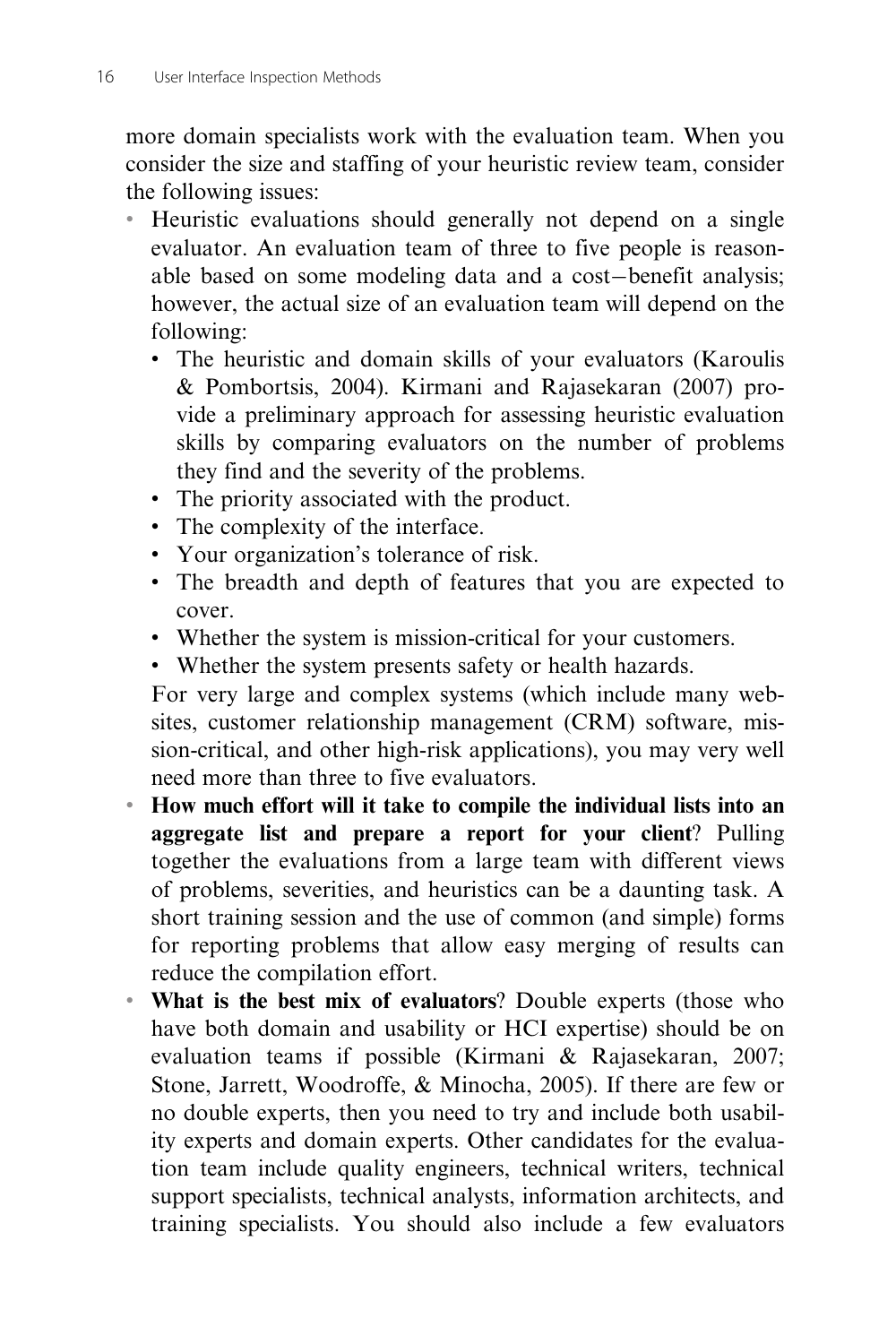from different projects who can look at the product with fresh eyes to avoid the problem of "familiarity blindness." For products that will have broad consumer use, you might consider inviting some nonexperts as well as some edge users who might stretch the limits of the product and reveal usability problems that would otherwise go unnoticed. Cockton Woolrych, Hornbæk, and Frøkjær (2012) recommend that evaluation teams include people who have a good mix of the following distributed cognitive resources (DCRs) to find the widest range of problems:

- User knowledge (knowledge of user skills, abilities, training, and work environments)
- Task knowledge (detailed knowledge of the task and more importantly, how users perform in both individual and collective tasks)
- Domain knowledge (knowledge of the target domain—finance, engineering, games)
- Design knowledge (knowledge and experience with UI design, interaction design, and visual design)
- Interaction knowledge (how do people really work with a system, which might not be how product teams think they use the system)
- Technical knowledge (e.g., knowledge of browsers, cloud computing, and iOS)
- Product knowledge (specific knowledge of the target product, its features, and capabilities).
- 2. Decide which heuristics are most useful for your evaluation. Numerous sets of general heuristics are available. [Table 1.4](#page-17-0) provides four examples of different sets of heuristics.

The major issues around the choice of heuristics include the following:

• Relevance. Are the heuristics relevant to the domain and product? Some general heuristics like those in [Table 1.4](#page-17-0) are general enough to be relevant to many types of computing systems. However, if you are evaluating a call center application where extreme efficiency is a key attribute, you may need to include some domain-specific heuristics that are relevant to the call center environment and focus on high efficiency. As discussed earlier in this chapter, a combination of general heuristics and domain heuristics might be the best approach for more complex products and services.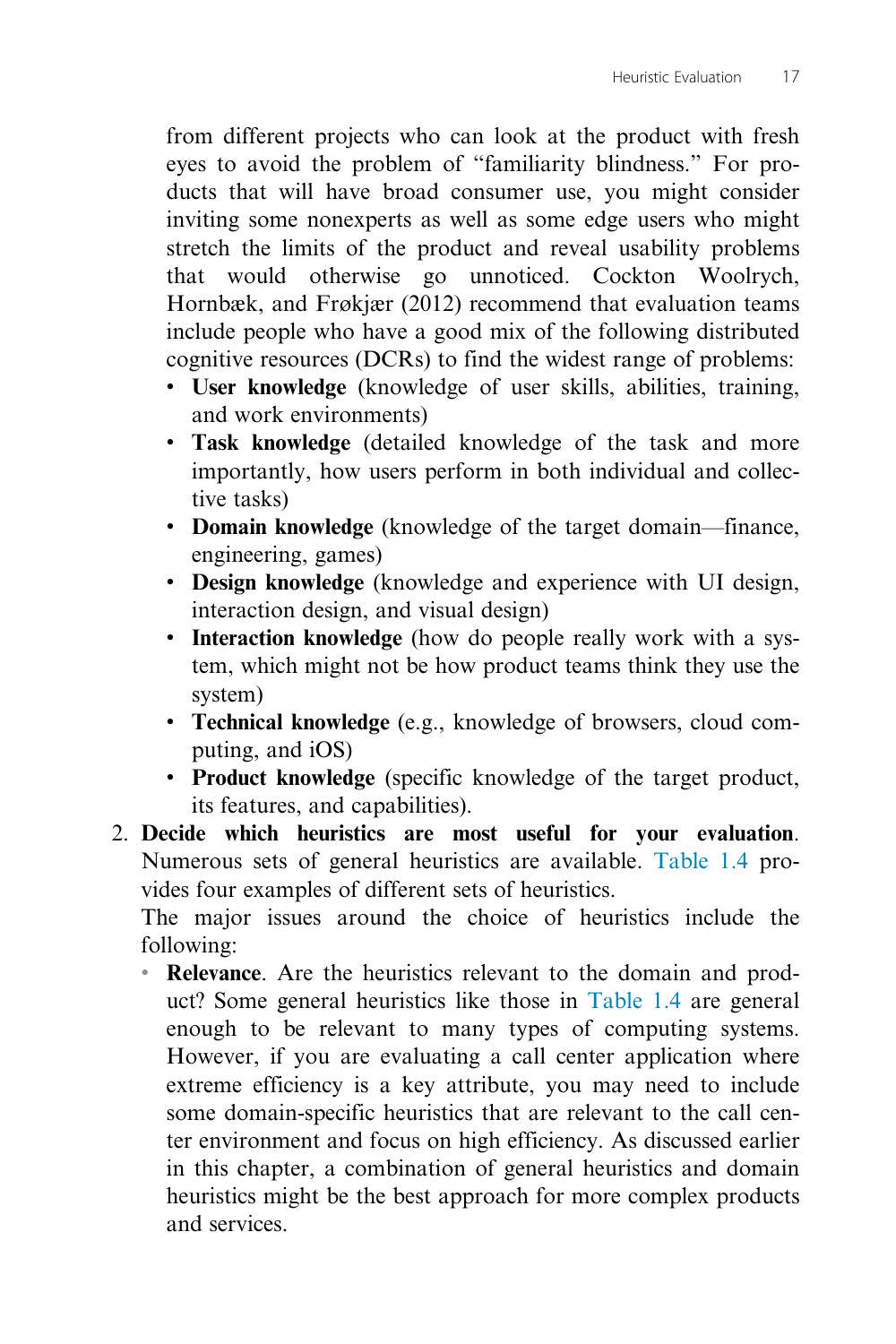<span id="page-17-0"></span>

| <b>Table 1.4 Examples of Sets of Heuristics</b>                                                                                                                                                                                                                                                                                                                                                                                                                                                                                                                                                                                         |                                                                                                                                                                                                                                                                                                                                                                                                                                                                                                                                                                                              |  |  |
|-----------------------------------------------------------------------------------------------------------------------------------------------------------------------------------------------------------------------------------------------------------------------------------------------------------------------------------------------------------------------------------------------------------------------------------------------------------------------------------------------------------------------------------------------------------------------------------------------------------------------------------------|----------------------------------------------------------------------------------------------------------------------------------------------------------------------------------------------------------------------------------------------------------------------------------------------------------------------------------------------------------------------------------------------------------------------------------------------------------------------------------------------------------------------------------------------------------------------------------------------|--|--|
| Nielsen Heuristics (Nielsen, 1994b)                                                                                                                                                                                                                                                                                                                                                                                                                                                                                                                                                                                                     | Groupware Heuristics (Baker, Greenberg, &<br>Gutwin, 2002)                                                                                                                                                                                                                                                                                                                                                                                                                                                                                                                                   |  |  |
| 1. Visibility of system status<br>2. Match between system and the real world<br>3. User control and freedom<br>4. Consistency and standards<br>5. Error prevention<br>6. Recognition rather than recall<br>7. Flexibility and efficiency of use<br>8. Aesthetic and minimalist design<br>9. Help users recognize, diagnose, and recover<br>from errors<br>10. Help and documentation                                                                                                                                                                                                                                                    | 1. Provide the means for intentional and<br>appropriate verbal communication<br>2. Provide the means for intentional and<br>appropriate gestural communication<br>3. Provide consequential communication of an<br>individual's embodiment<br>4. Provide consequential communication of<br>shared artifacts (i.e., artifact feedthrough)<br>5. Provide protection<br>6. Manage the transitions between tightly<br>coupled and loosely coupled collaboration<br>7. Support people with the coordination of<br>their actions<br>8. Facilitate finding collaborators and<br>establishing contact |  |  |
| Research-Based Heuristics (Gerhardt-Powals, 1996)                                                                                                                                                                                                                                                                                                                                                                                                                                                                                                                                                                                       | General Heuristics (Weinschenk & Barker, 2000)                                                                                                                                                                                                                                                                                                                                                                                                                                                                                                                                               |  |  |
| 1. Automate unwanted workload<br>2. Reduce uncertainty<br>3. Fuse data<br>4. Present new information with meaningful aids<br>to interpretation-use a familiar framework,<br>making it easier to absorb<br>5. Use names that are conceptually related<br>to function<br>6. Group data in consistently meaningful ways to<br>decrease search time<br>7. Limit data-driven tasks<br>8. Include in the displays only that information<br>needed by the user at a given time<br>9. Provide multiple coding of data<br>when appropriate<br>10. Practice judicious redundancy (to resolve the<br>possible conflict between heuristics 6 and 8) | 1. User control<br>2. Human limitations<br>3. Modal integrity<br>4. Accommodation<br>5. Linguistic clarity<br>6. Aesthetic integrity<br>7. Simplicity<br>8. Predictability<br>9. Interpretation<br>10. Accuracy<br>11. Technical clarity<br>12. Flexibility<br>13. Fulfillment<br>14. Cultural propriety<br>15. Suitable tempo<br>16. Consistency<br>17. User support<br>18. Precision<br>19. Forgiveness<br>20. Responsiveness                                                                                                                                                              |  |  |

• Understandability. Will the heuristics be understood by all members of the analysis team? One of the issues with the researchbased guidelines (see Table 1.4) proposed by Gerhardt-Powals (1996) is that the evaluators have to be quite familiar with cognitive psychology and human factors research and principles to understand just what it means to "Limit data-driven tasks" and "fuse data." Even simple-sounding heuristics such as "chunking" can be misunderstood. There is also the issue of consistent understanding of the heuristics. Do you evaluators have a reasonably consistent understanding of heuristics such as "consistency" and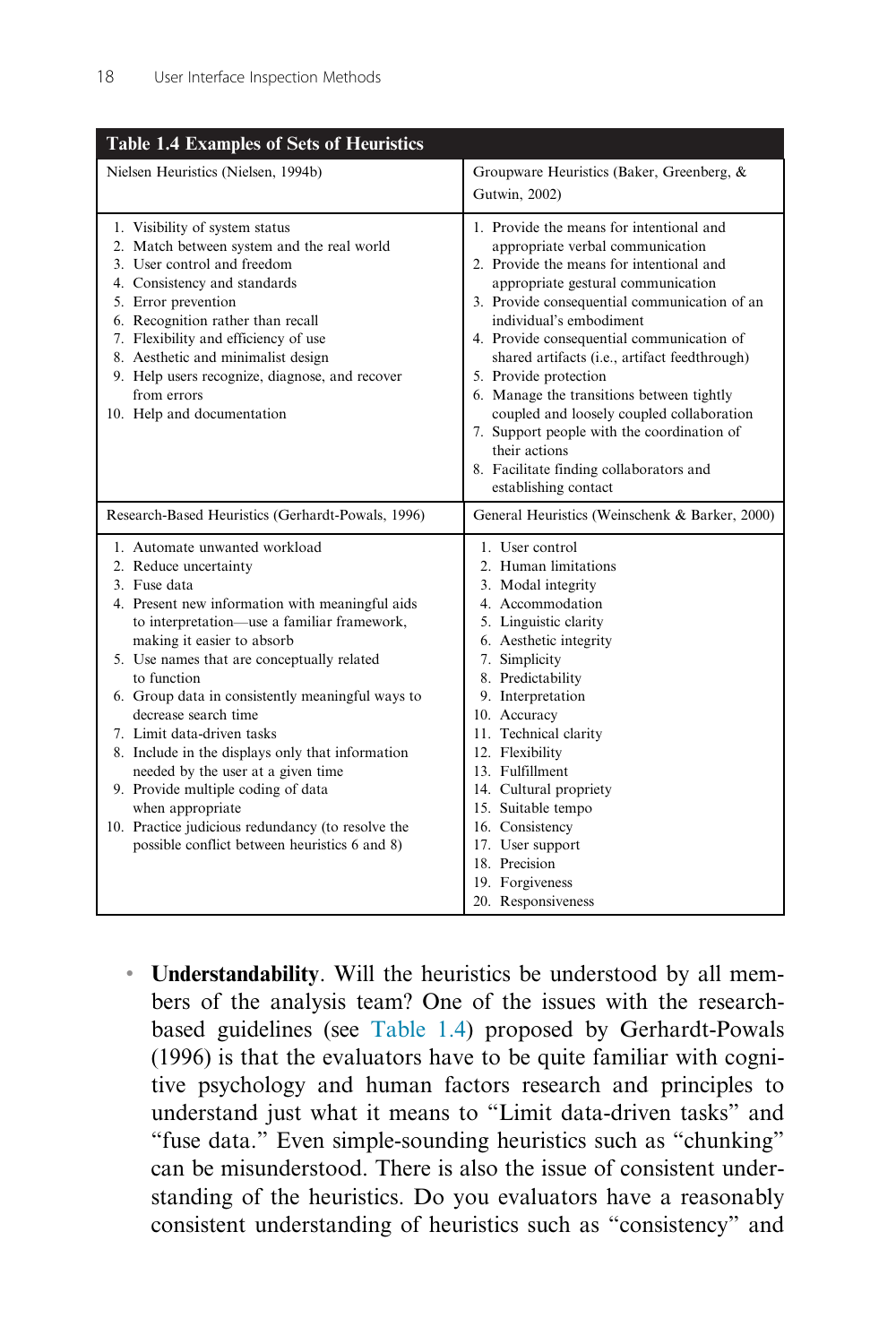"prevent errors"? There are many types of consistency and many types of error prevention. One way to improve understandability is to include subcategories under each heuristic such as:

## **Consistency**

- Consistency with the way people work (Grudin, 1989; Wilson, 2009)
- Terminology/language consistency
- Visual consistency
- Interaction consistency
- Metaphorical consistency
- Layout consistency
- Consistency with other similar features in the existing product
- Error prevention consistency
- Consistency with operating system (OS) guidelines.
- Use as memory aids. Are the heuristics good memory aids for the many detailed guidelines they are meant to represent? For example, does the heuristic "error prevention" prompt the novice or expert to consider the hundreds of guidelines regarding good labeling, input format hints, the use of abbreviations, explicit constraints on the allowable range of values, and other techniques or principles for actually preventing errors?
- **Validity**. Is there proof that applying a particular set of heuristics will lead to better products? Bailey (1999) argues for the use of research-based heuristics where the literature shows that particular methods have an actual impact on performance.
- 3. Develop an infrastructure for collecting, organizing, tracking, and reporting on the results of the heuristic evaluation. The infrastructure can include the following:
	- Paper or online forms for collecting problems. These forms can include the following:
		- A brief description of the problem
		- Where the problem was found
		- The number of users who might experience the problem
		- The frequency/persistence of the problem for various classes of users
		- The severity of the problem
		- Whether the problem was local (found in only one place in the UI) or global (found in multiple places in the UI) (Dumas & Redish, pp.  $322-323$  ([Table 1.5](#page-19-0)).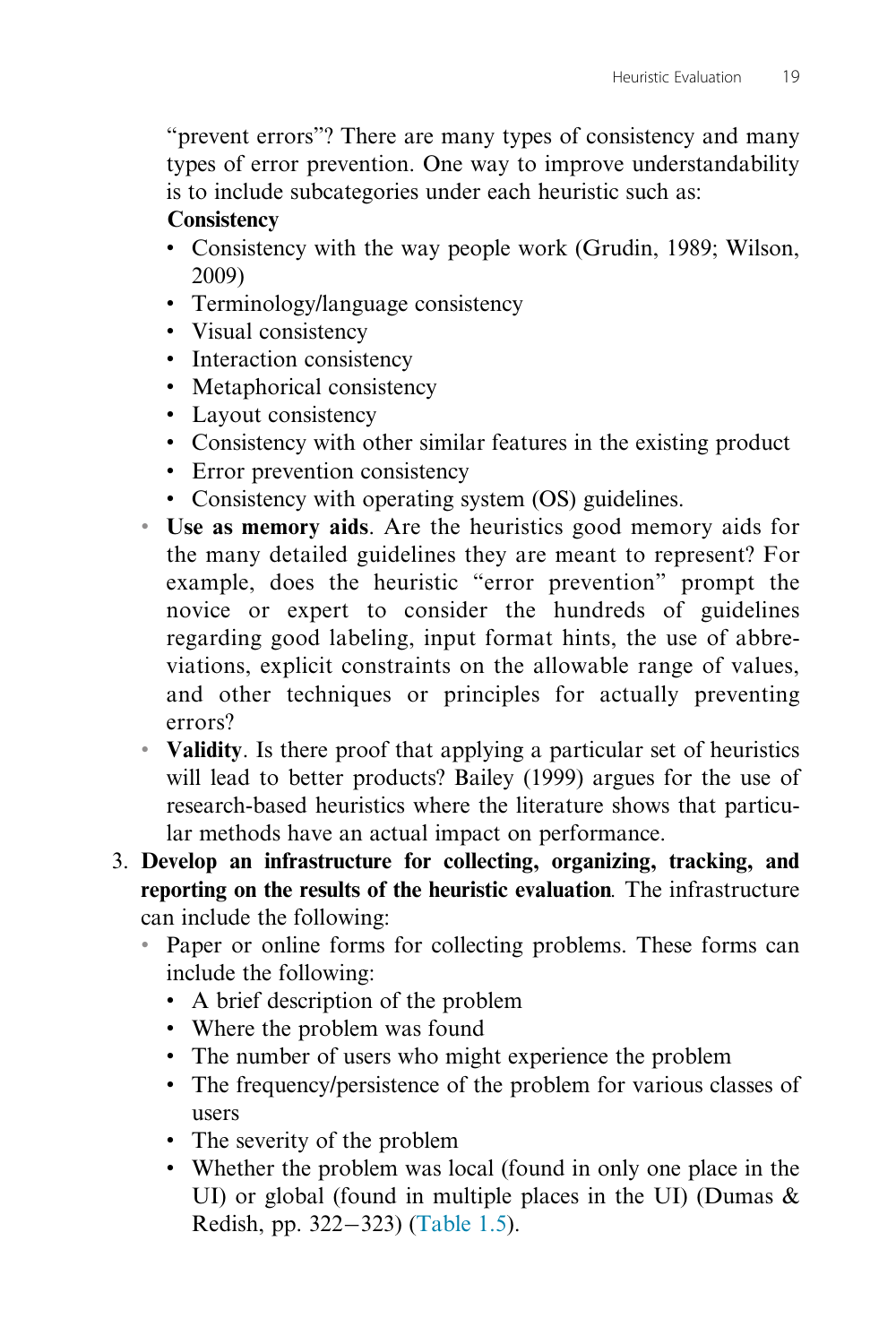<span id="page-19-0"></span>

| Table 1.5 Template for Collecting Problems in a Heuristic Evaluation |                  |                 |                                        |                                        |                                   |
|----------------------------------------------------------------------|------------------|-----------------|----------------------------------------|----------------------------------------|-----------------------------------|
| <b>Problem/Problem</b><br>Location                                   | <b>Heuristic</b> | <b>Severity</b> | <b>Frequency</b><br><b>Persistence</b> | <b>Extent (Local versus</b><br>Global) | <b>Rationale/</b><br><b>Notes</b> |
|                                                                      |                  |                 |                                        |                                        |                                   |
|                                                                      |                  |                 |                                        |                                        |                                   |
|                                                                      |                  |                 |                                        |                                        |                                   |

- A training package where you explain, for example, what heuristics such as "match between system and the real world" really mean.
- One or more report formats geared to the needs of your clients. The reports are used to communicate the results of the evaluation, suggest possible solutions, and provide metrics for teams and managers.
- A database or some method for aggregating, organizing, and tracking problems.
- A method for tracking what problems will be dealt with by development or another group (e.g., some problems may be the responsibility of the documentation team) and some measure of the actual number of problems from the evaluation that were fixed.
- An explicit description of how to assess the severity of usability problems. This description should include definitions of severity levels, examples of problems for each severity level, and a discussion of why they received a particular severity rating.
- 4. Conduct a short training session with potential evaluators who have not been part of earlier evaluations. This step is optional, but from this author's experience, it's an activity that will increase the quality of reviews within an organization. Training can cover the heuristic evaluation process, the heuristics that will be used, the severity scale (if applicable), the reporting form, and the level of detail expected when describing usability problems. If your evaluators are new to the method, consider conducting a practice heuristic evaluation and discussing the results.
- 5. Provide the evaluators with some context to help them understand the business objectives, the personas or user profiles, the user goals and tasks, and the environments where the product will be used. The amount of background that you provide might vary according to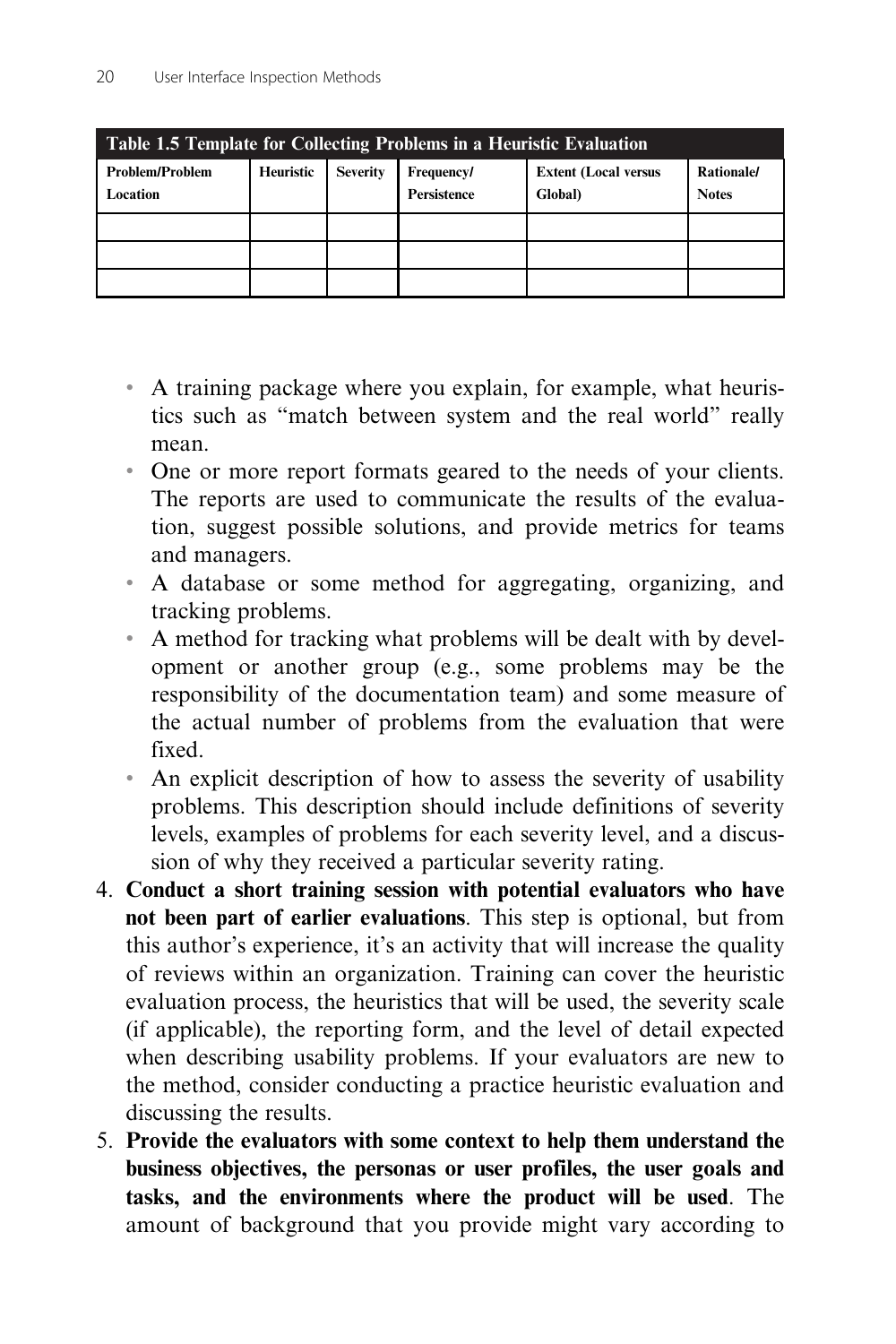complexity. If you are evaluating a walk-up-and-use interface such as a mall kiosk, you might simply tell your evaluators the purpose of the system and not much else. If your product is complex, such as a financial trading system or big data visualization tool, the evaluators will need additional details (Lauesen, 2005).

- 6. Provide the team with an overview of the prototype or working system that they will be evaluating. This overview includes the following:
	- How to get access to the system
	- What the product is used for
	- The major features
	- Any limitations that they need to know about
	- Whether anything the evaluator does could cause any damage to the product that is not recoverable
	- A description of the sample data and some background on how realistic those data are
	- Who to call for help (prototype systems can often be temperamental, and reliable support can save time and reduce frustration).
- 7. Choose which approach to your heuristic evaluation is most appropriate given the state of the product. The basic approaches are listed here:
	- Create a set of important task scenarios, and ask your evaluators to work through the scenarios, noting any problems that emerge.
	- Give your evaluators a set of goals, and ask them to use the product to achieve those goals. For example, if you were testing a working prototype of an e-commerce website, you might ask each person on the team to use the prototype "buy something that they need in the next month" and record problems as they try to make their purchases.
	- Ask the evaluators to review specific UI objects (pages in a website, windows and dialog boxes, menus, error messages) and record violations of heuristics.
	- Ask the evaluators to evaluate a product based on a combination of task scenarios, goals, and specific UI objects and then report problems that emerge from this combination of approaches. This is the most powerful approach, but it takes more planning and effort.

## Conducting a Heuristic Evaluation

Follow these steps to conduct a heuristic evaluation:

1. Orient the evaluators. Provide the team with the materials required for the evaluation of the particular representation of the UI that is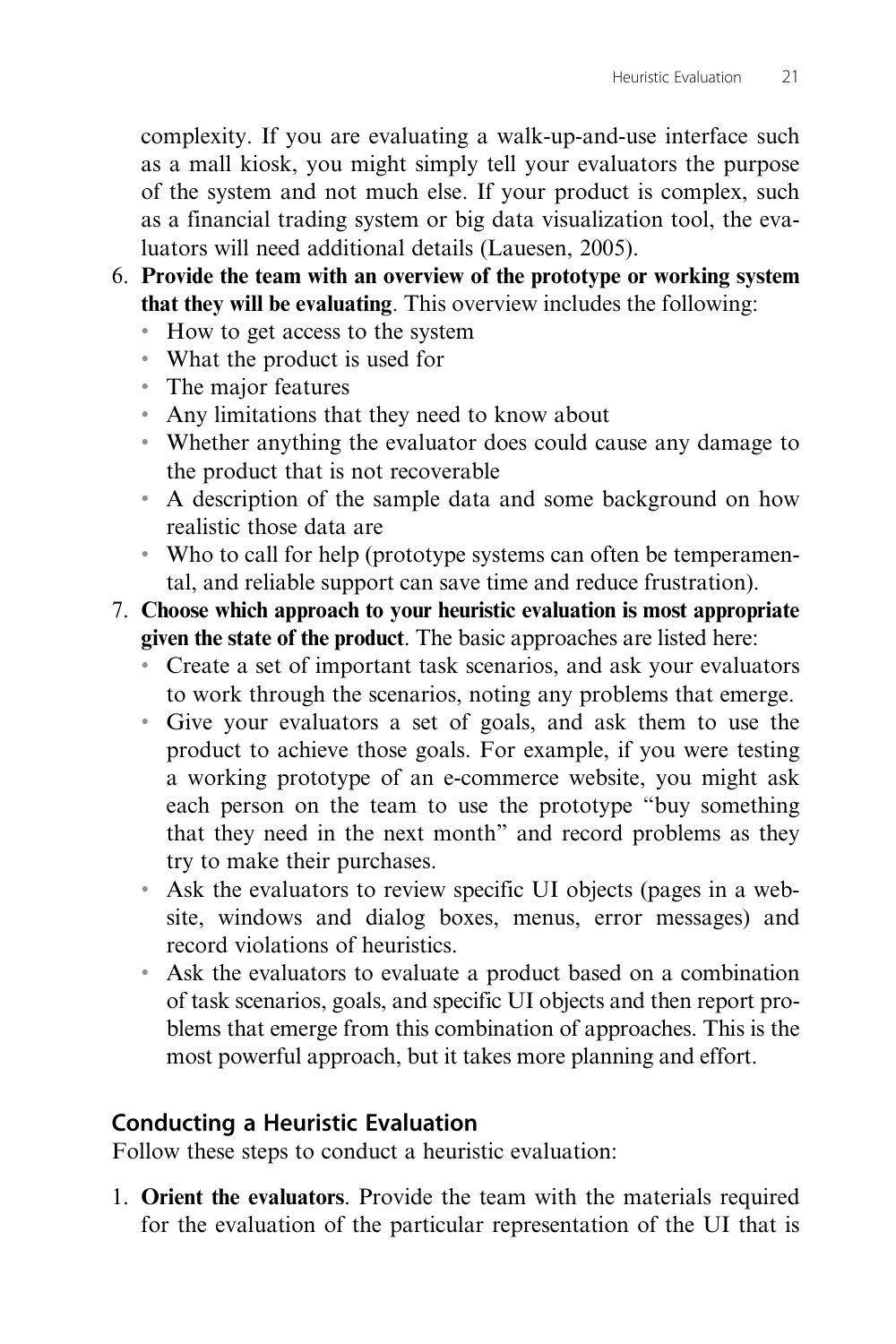available (a catalog of screen shots, a paper prototype, a set of wireframes with clickable links, a working prototype, or even a competitive product). Review the procedures with the entire group if possible, and field any questions that the evaluation team might have. Go over the schedule for the evaluation. Provide any passwords and access information that people didn't get in the training and overview session.

## •••<br>- 0 Provide an Exemplary Sample of a Problem Report

A best practice for heuristic evaluation or any other usability evaluation method is to provide an exemplary problem report that provides some clues to new evaluators about what makes a "great problem report." This exemplar can provide examples of the amount of detail needed and what information is critical. For example, it is important in a completed problem reporting form to note exactly where the problem occurs—which screen, dialog, page, window, or application.

- 2. Ask the evaluators to conduct individual evaluations of the UI. Because the evaluations are generally done individually, there is no way to strictly control how each person goes about the review, but you might suggest a particular review sequence such as the following:
	- a. Familiarize yourself with any background information (goals, personas, environment descriptions) on the product.
	- b. Walk through the task scenarios.
	- c. Review any additional parts of the product that were not part of the task scenarios.
	- d. If you have questions about the review process, contact the leader of the evaluation. If you have technical or domain questions, contact the designated technical expert.
- 3. Advise your evaluators to list problems separately, even if the same problem recurs in different places in the UI. It is important to know if problems are pervasive (global) or isolated (local). If you find the same problem in many places (e.g., a bad search UI in different areas of a product or bad error messages that occur in editable data tables), then this might alert you to systemic problems that require an architectural change.
- 4. If your heuristic evaluation will last over several days, consider reconvening your evaluation team at the end of the first day of review so that issues about the procedure or product can be discussed and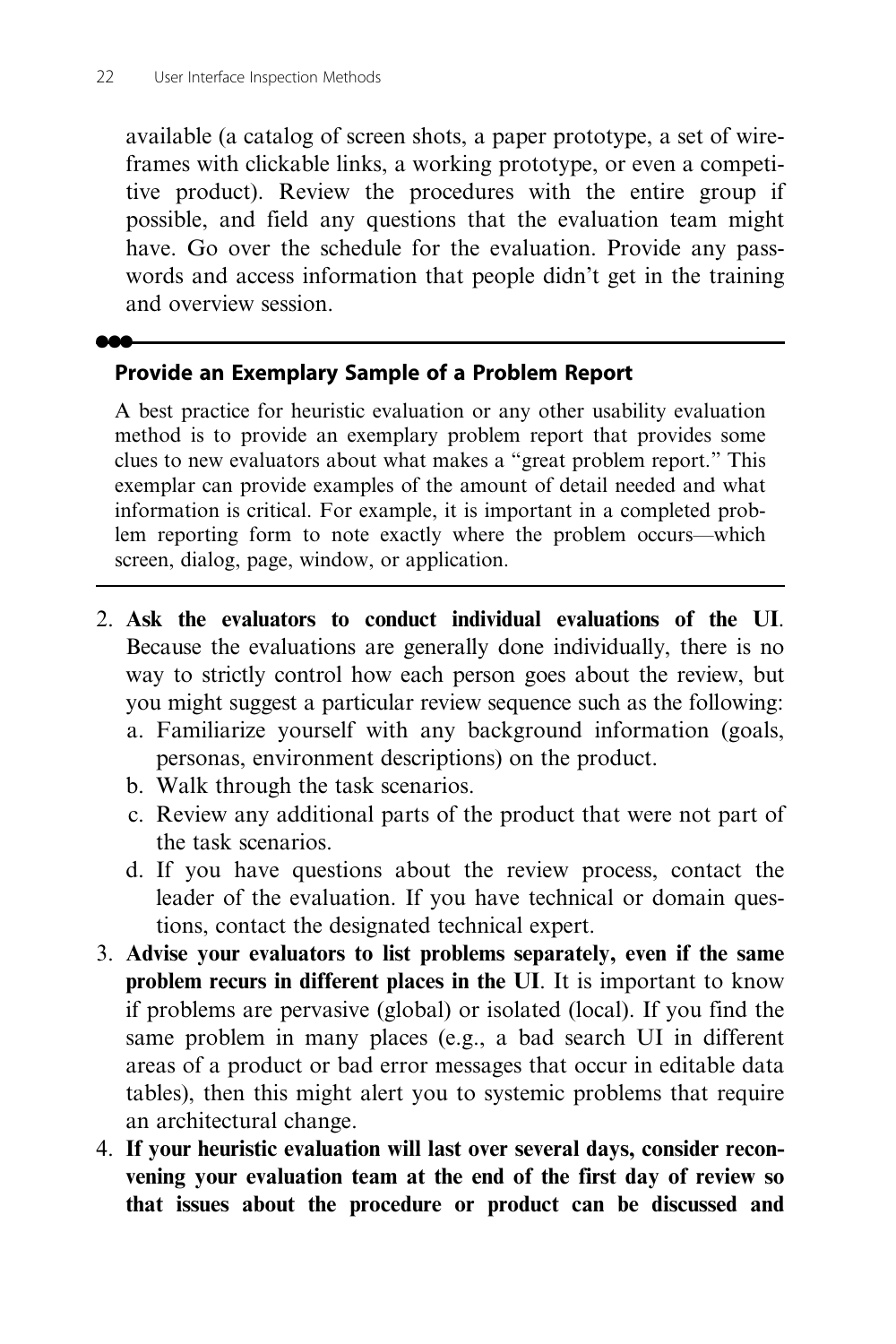ironed out before they have gone too far in the evaluation. If a group meeting isn't possible, you might contact your evaluators and ask if they have any questions or issues.

5. Collect the heuristic evaluation forms containing the list of problems found by each evaluator. Let the evaluators know that you may call them if you have any questions.

#### After the Heuristic Evaluations by Individuals

When the evaluations are complete, follow these steps:

- 1. Compile the individual lists of problems into a single list, and then decide on how to arrive at the severity ratings. There are several techniques for coming up with severity ratings. If your data collection form asked your evaluators to rate the perceived severity of problems, you could take an average of the scores for problems found by multiple evaluators. A better solution is to set up a meeting (face-to-face or remote) to review each problem and ask each evaluator to indicate how severe each problem is. If there is too much variability in severity scores for the same problem (e.g., you have three evaluators—one rates the problem as severe (5), another rates the problem as moderate (3), and yet another rates it as minor (1)), you can discuss the differences and arrive at a consensus rating. This type of discussion will lead to a better understanding of issues within your product purview and sharpen the skills of the evaluators.
- 2. Organize the problems in a way that is useful to the product team. For example, you can highlight the most serious problems in an executive summary and then organize individual problems by their location in the product. A useful activity before you conduct a heuristic evaluation is to show a sample report to the product team (especially the development manager) and get their feedback on the usefulness and usability of the report. Heuristic evaluation reports sometimes recommend potential solutions for the problems that emerged. Whether you make general or concrete recommendations sometimes depends on your role and the politics of your organization. If you have a design team, you may be pressured to explain the problem, but not suggest anything more than a very general solution because that is the design team's responsibility. They are the designers—you are the evaluator.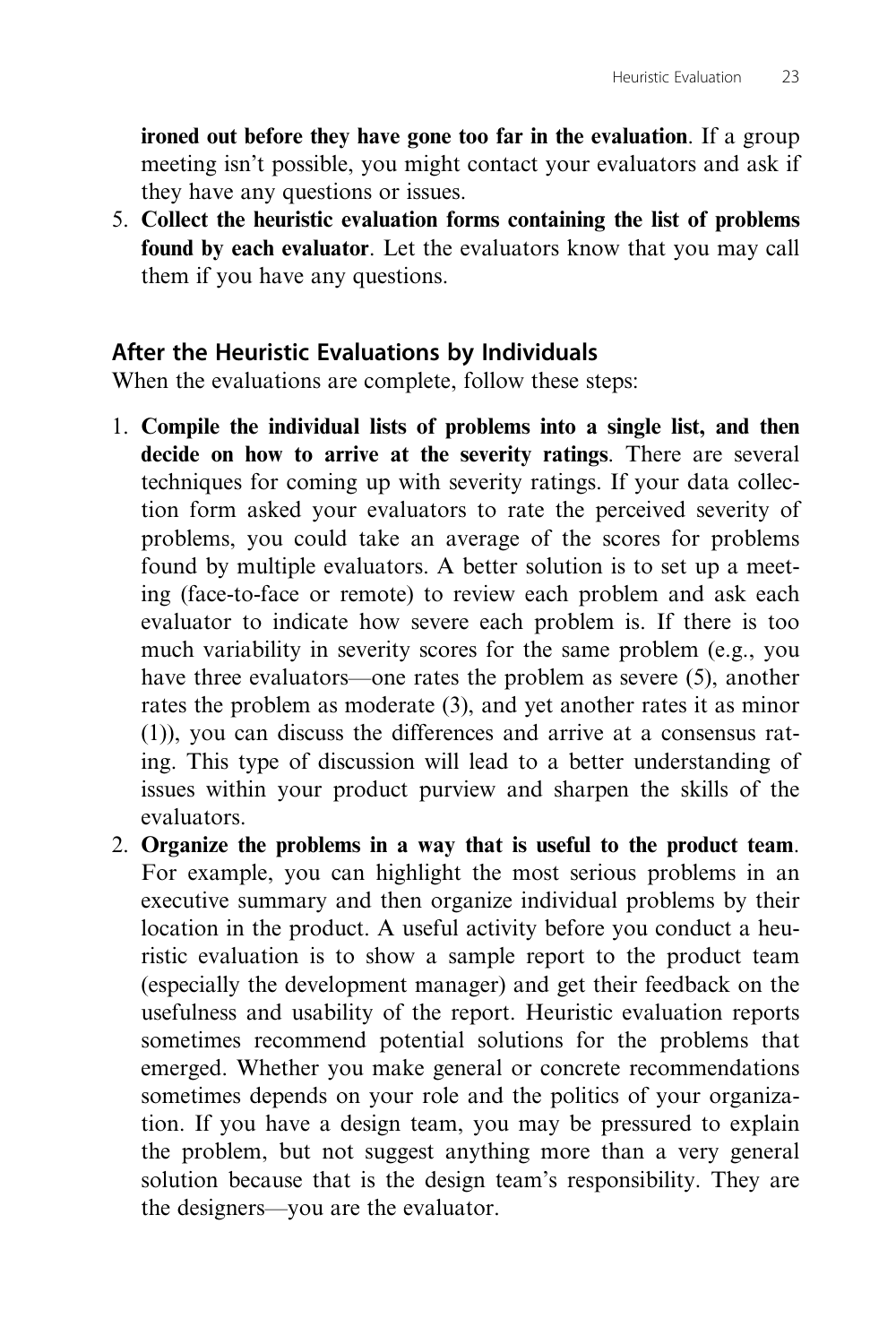- 3. Consider whether you want to have a group meeting of the evaluators, developers, and designers to prioritize the results and discuss recommended solutions to the problems.
- 4. Catalog, prioritize, and assign problems, themes, and issues to the appropriate members of the product team. Arrange subsequent meetings to review potential solutions for the important problems.
- 5. Validate the changes to the product with user tests, beta feedback, or other evaluation methods whenever possible.

## VARIATIONS AND EXTENSIONS OF THE HEURISTIC EVALUATION METHOD

This section describes variations and extensions of the heuristic evaluation method from the research and practitioner literature.

## The Group Heuristic Evaluation with Minimal Preparation

With the widespread move to agile development, some UX and agile teams are doing group heuristic evaluations where a team of five to ten UX, domain, and product experts review a feature or set of features against a set of heuristics during a single group session. Generally, the product owner or the designer of a feature will walkthrough through common tasks and the evaluators will call out violations of heuristics. The problems are noted by recorder. Questions for clarification are allowed, but not discussion about design solutions. These group heuristic evaluations can last one to three hours (three hours is about the limit of concentration). Often, a second session with a core group is used to discuss factors (e.g., frequency, extent, impact) affecting the severity of the potential problems.

## Crowdsourced Heuristic Evaluation

With current collaboration tools, it is possible to expand the scope of a heuristic evaluation to include dozens of participants. You can provide users and UX practitioners with prototypes online and ask them to describe problems, the severity of each problem, and the rationale (e.g., the heuristic) for each problem. At the time of this writing, there seems to be relatively little academic discussion of crowdsourced heuristic evaluation.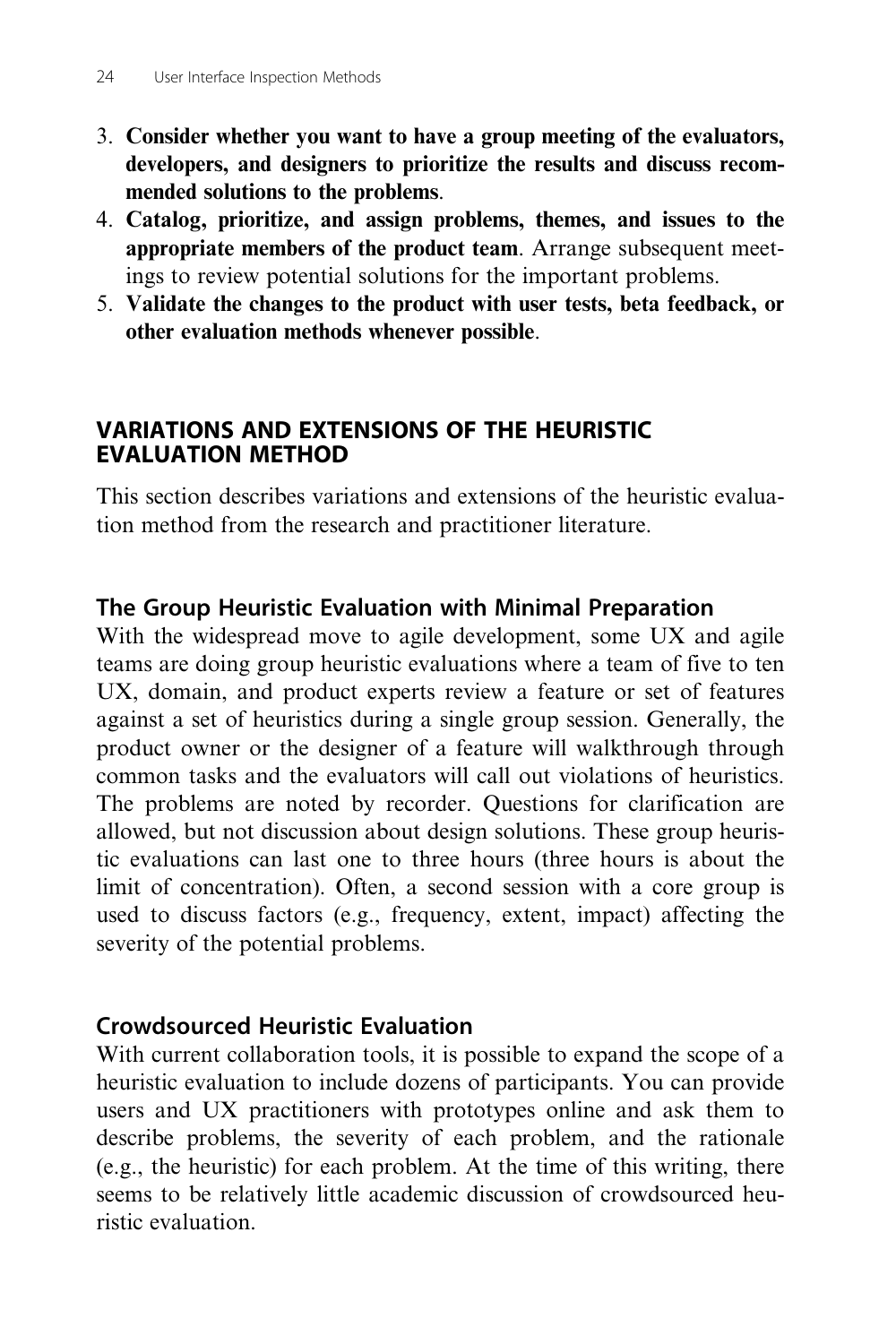## Participatory Heuristic Evaluation

Muller, Matheson, Page, and Gallup (1998, p. 14) extend the basic heuristic evaluation method by adding a new category of heuristics called "Task and Work Support." In addition, Muller included users (called "work-domain experts") in the evaluation and suggested that participatory heuristic evaluation (PHE) can be nearly as cost-effective as heuristic evaluation if users are close by and easy to recruit. Muller and his colleagues discuss how the earlier sets of heuristics were generally product oriented and concerned with problems in isolation. The task and work support heuristics focus on user goals (produce quality work, keep sensitive material private, enhance my skills) and a positive experience in the workplace.

# $\frac{\bullet}{\tau}$

#### Task and Work Support Heuristics (Muller et al., 1998)

Skills. The system supports, extends, supplements, or enhances the user's skills, background knowledge, and expertise. The system does not replace them. Wizards support, extend, or execute decisions made by users.

Pleasurable and respectful interaction with the user. The user's interactions with the system enhance the quality of her or his experience. The user is treated with respect. The design reflects the user's professional role, personal identity, or intention. The design is aesthetically pleasing with an appropriate balance of artistic as well as functional value.

Quality work. The system supports the user in delivering quality work to her or his clients (if appropriate). Attributes of quality work include timeliness, accuracy, aesthetic appeal, and appropriate levels of completeness.

Privacy. The system helps the user to protect personal or private information—belonging to the user or to her or his clients.

## Cooperative Evaluation

Monk, Wright, Haber, and Davenport (1993) published a procedural guide to a technique they called "cooperative evaluation." Cooperative evaluation involves pairing a user and designer in an evaluation of a working version of a product. In the cooperative evaluation, users can freely ask questions of the designer, and the designer can ask questions of the user. The method, like early versions of heuristic evaluation, is aimed at designers with limited human factors or UX backgrounds.

## Heuristic Walkthrough

Sears (1997) developed a technique called a "heuristic walkthrough" that had some of the attributes of three UCD methods: (1) a heuristic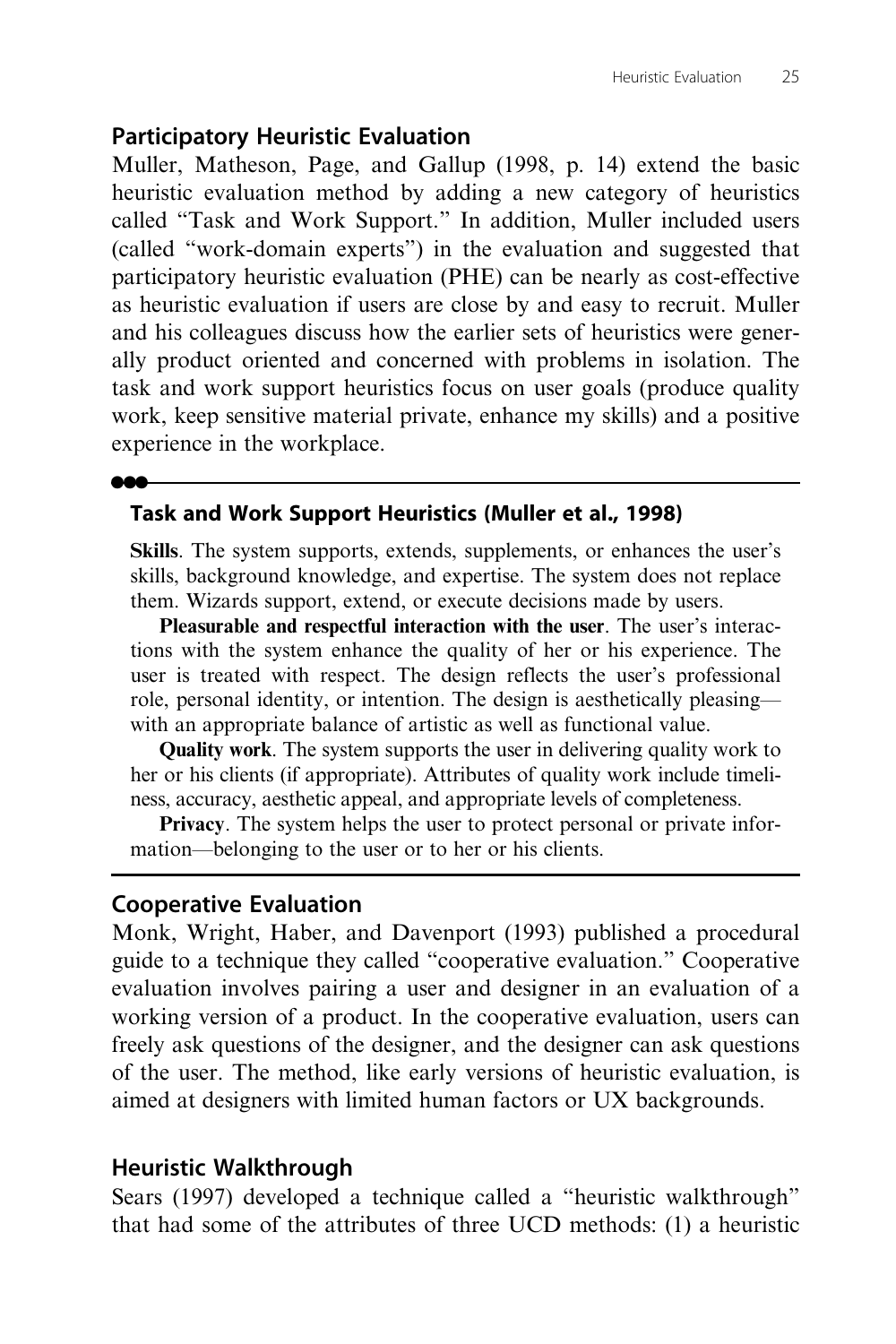evaluation, (2) a perspective-based inspection, and (3) a cognitive walkthrough. In Sears's method, the evaluators were given a prioritized list of user tasks, a set of heuristics, and "thought-provoking questions" derived from the cognitive walkthrough method described in Chapter 3.

Sears divided the walkthrough into two phases. Phase 1 required evaluators to conduct a task-based review that involved working through the tasks and the thought-provoking questions for the tasks. Phase 2 involved free exploration of the UI and an evaluation against a list of usability heuristics. Sears found that this hybrid method yielded fewer false positives than a heuristic evaluation and more real problems than the cognitive walkthrough method. The primary difference between the heuristic walkthrough and the two-pass heuristic evaluation (where the inspectors use task scenarios in one pass and then do either guided or free exploration of the UI) is the inclusion of the thought-provoking questions.

## HE-Plus Method

Chattratichart and Lindgaard (2008) describe a variation on the heuristic evaluation method called HE-Plus. HE-Plus uses the heuristics described by Nielsen (1993), but also adds a "usability problems profile" that lists common problem areas for the system being evaluated. Here is an example of a usability problem profile from the 2008 paper that shows eight problem areas for a hotel reservation site (Chattratichart & Lindgaard, 2008, p. 2216).

- 1. Information content
- 2. Navigation
- 3. Graphics and UI objects
- 4. System features, functionality, defaults, interaction with I/O devices
- 5. Formatting and layout
- 6. Wording and language
- 7. Feedback, help, and error messages
- 8. Pan-disability accessibility.

The authors provide some research support for the superiority of the HE-Plus method that combines both heuristics and a usability problem profile. The practitioner takeaway here is that the combination of heuristics and a list of common problem areas for the type of software you are focused on can improve the quality of your heuristic evaluation.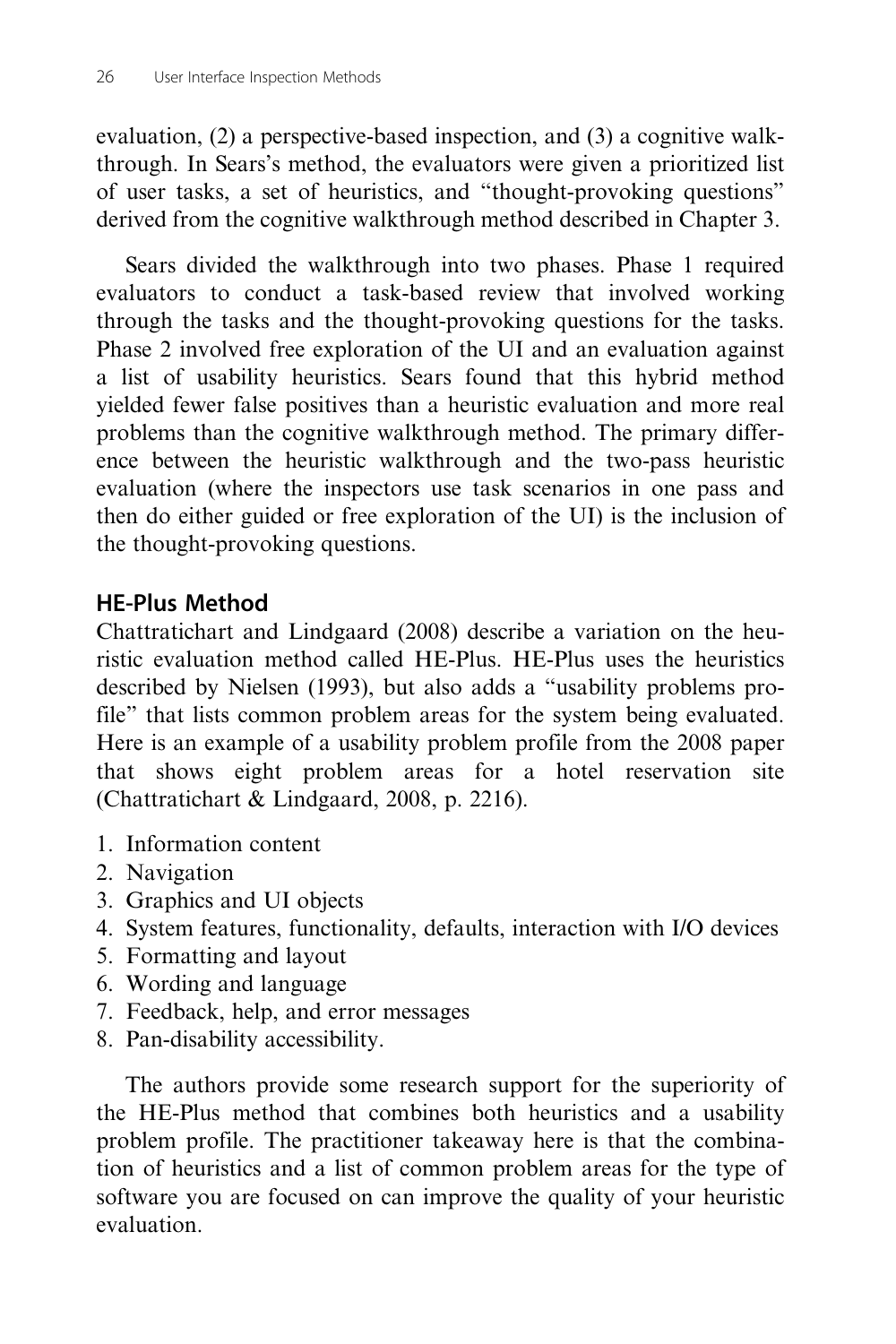## MAJOR ISSUES IN THE USE OF THE HEURISTIC EVALUATION METHOD

The heuristic evaluation method has seen much scrutiny since the early 1990s. Some of the major issues that will face practitioners are described in the section below.

## How Does the UX Team Generate Heuristics When the Basic Set Is Not Sufficient?

While a detailed discussion about how to generate custom heuristics is beyond the scope of this book, a few brief notes might be helpful. There are several ways to generate heuristics when the basic sets are not sufficient. First and most efficient, you can search the literature for heuristics that have been used to evaluate the usability of products and services similar to yours. The ACM Digital Library (<http://dl.acm.org>) is an excellent source of heuristics dealing with a wide range of products and particular areas such as accessibility, security, game design, ambient displays, information architecture, and persuasive technologies. The ACM research literature often describes how new heuristics are generated and validated (usually by examining how well the new heuristics support the identification of known problems in related products and services).

A second approach (Mankoff, Dey, Hsieh, Kientz, Lederer, & Ames, 2003) is to develop a list of the primary goals of a system, see how well standard lists of heuristics meet the primary goals of a system, remove irrelevant heuristics, and modify relevant ones to focus on the goals of your target system. Brainstorm new heuristics with experts, and then have an additional group of designers and domain experts review and refine the heuristics using a workshop or survey method. After developing a new set of heuristics, you can test them against a known system to validate the efficacy.

## Do Heuristic Evaluations Find "Real" Problems?

There is a major debate in the field about what constitutes a usability problem (Wilson, 2007). Bailey, Allan, and Raiello (1992) suggested that many of the "problems" found in heuristic evaluations were not actually performance or preference problems at all (they called these "false positives"). Other researchers have noted that heuristic evaluations miss many usability problems. Doubleday, Ryan, Springett, and Sutcliffe (1997) compared the problems found in a heuristic evaluation using five UCD experts with the problems that emerged from end-user testing.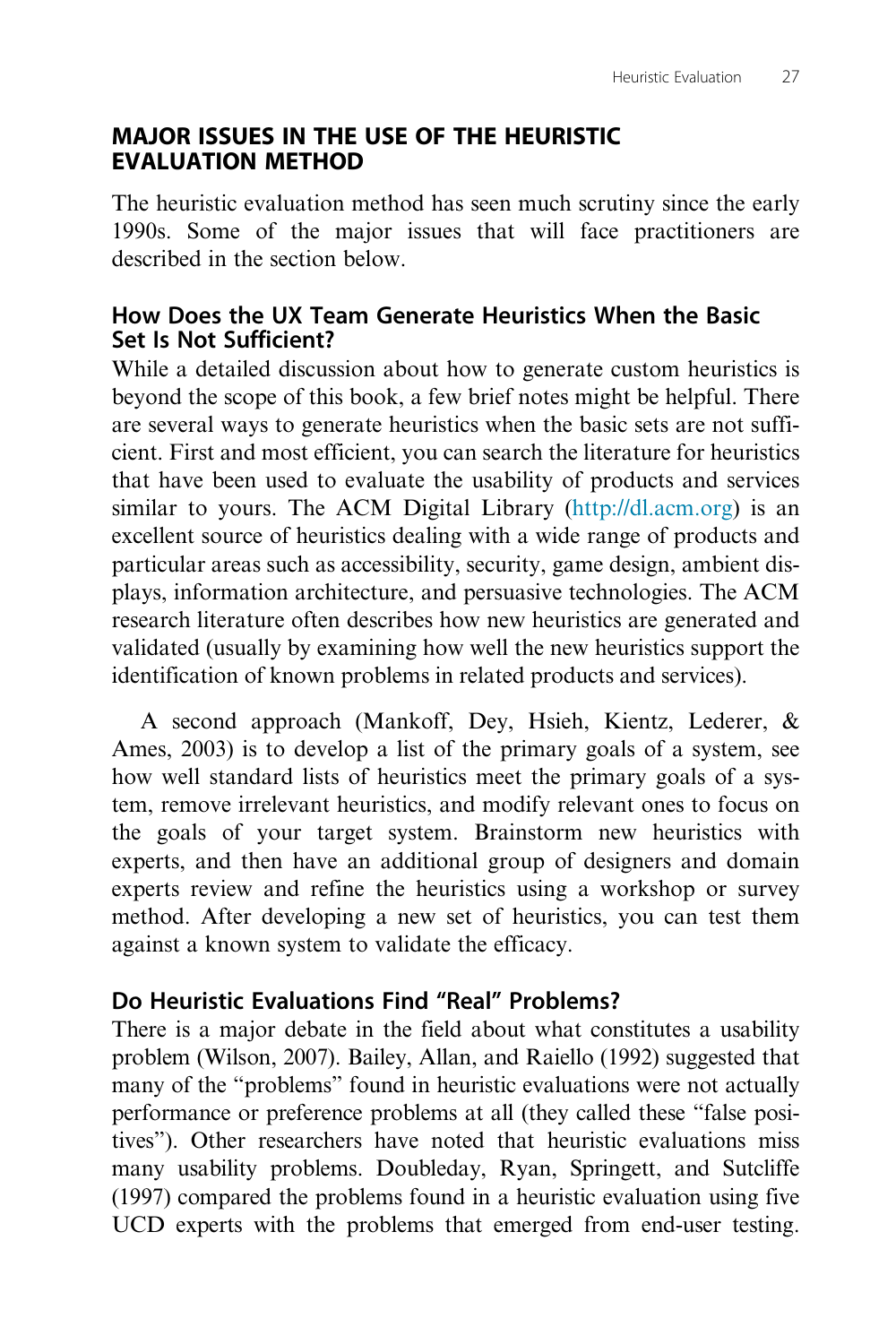Doubleday and her colleagues found that the heuristic evaluation found only fifteen of the thirty-eight problems (39%) that occurred during enduser testing. In comparison, the end users experienced only 40% of the problems predicted in the heuristic evaluation. Following are the possible reasons for these differences:

- Heuristic evaluators, even when working with task scenarios, are not immersed in the task in the same way as end users.
- Heuristic evaluators who are experts in areas such as Windows or web interaction styles may not experience some very basic problems that can lead to confused users. For example, elderly users, unlike most UCD experts, may have no idea that they should avoid clicking on advertising buttons that say "Click here to get rid of viruses." Elderly users who are new to computing and the web may think that they *must* click on those buttons. UCD experts might not be able to easily emulate the issues and problems experienced by particular populations (brand-new users, kids, multitasking users who are trying to talk on the phone, elderly users, physically/mentally challenged users).
- The granularity of the problems in the heuristic evaluations differed. Some evaluators specified very general problems such as "missing shortcuts," whereas others listed "there is no shortcut for the Browse feature."

The definition of "problem" used in these studies is often "something that was found in a usability test with actual users." Studies that examine the validity and reliability of heuristic evaluations often base the efficacy of heuristic evaluation on a comparison with the problem list derived from usability testing. However, user testing is not a foolproof method for generating the "true and complete" problem lists for anything beyond extremely simple UI objects. The results of usability testing are affected by facilitation experience, the particular tasks chosen, the choice of and background of participants, the size of the database, and other factors. Cockton et al. (2012) discuss many issues associated with the reliability and validity of usability inspection methods, including heuristic evaluations.

## $\bullet\bullet\bullet$ Triangulation of Problems

The most powerful method for determining what the "real" problems are is triangulation (Wilson, 2006), in which you use multiple methods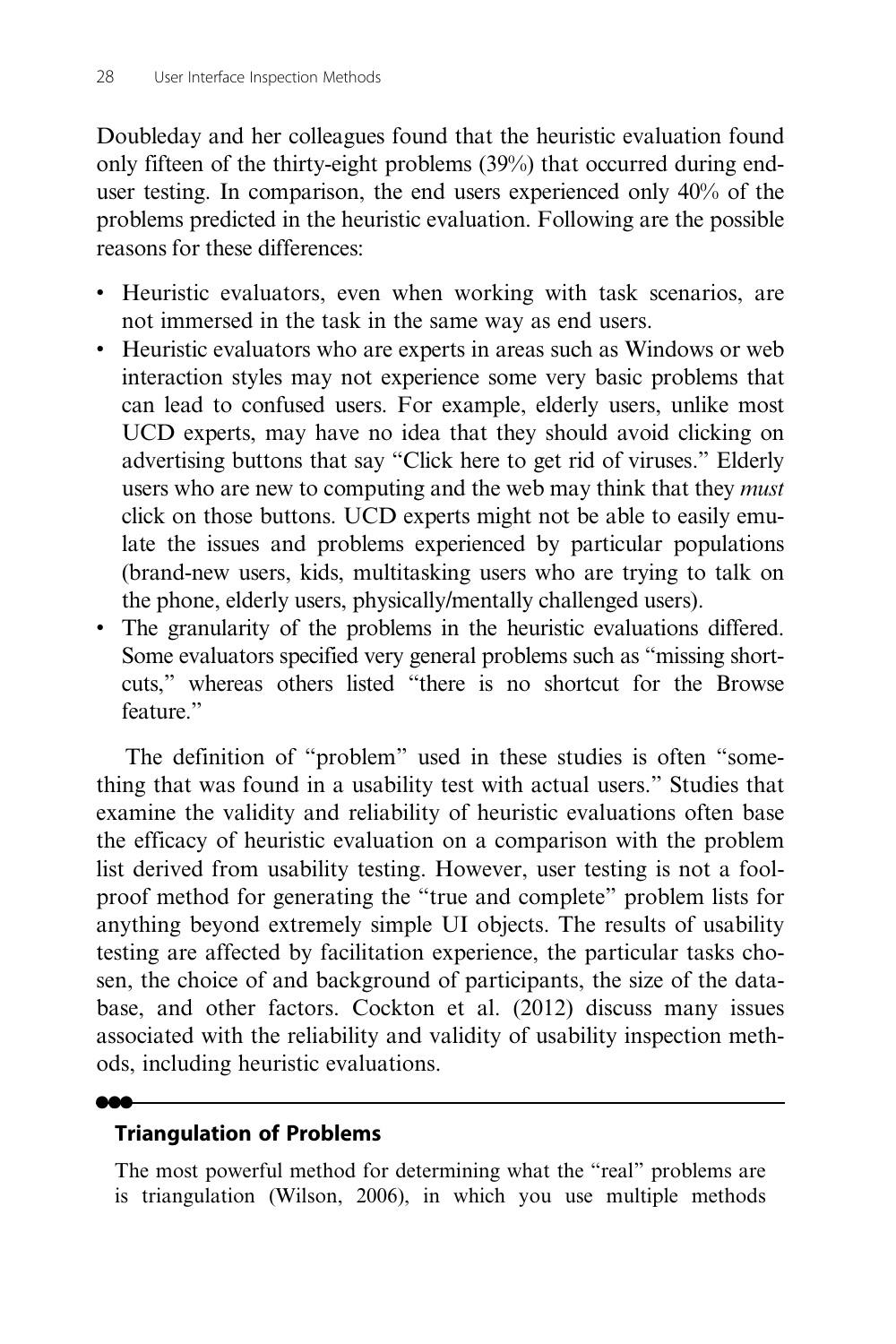(e.g., cognitive walkthroughs, heuristic evaluations, user testing, feedback from customers on prior versions of the product, reviews of technical support call records, and participatory design sessions) to find the problems with a product. Problems that are found repeatedly using different methods with different users on different systems are the real problems that should receive the highest priority in the development schedule.

## Does Heuristic Evaluation Lead to Better Products?

Heuristic evaluations might be the most-used usability method (Rosenbaum et al., 2000), but the connection between finding problems and measurable improvements in products is difficult to establish. To establish this connection, you need to do the following:

- Find problems.
- Come up with a good solution for each problem.
- Persuade developers to implement the solution as you recommended.
- Test the final product taking into account that some fixes will introduce completely new problems.

## How Much Does Expertise Matter?

One of the consistent findings of the research on various forms of usability evaluation methods is that expertise does matter. Three major types of expertise affect the results of heuristic evaluations: knowledge of the heuristic evaluation method and principles, knowledge of the domain, and knowledge of the expected context of use (Cockton et al., 2002, p. 1127). Lack of knowledge in these three areas can lead to increased false positives and missed problems. The following are methods of improving expertise:

- Conduct a training session with a focus on the set of heuristics that you are using and definitions of problems and severity levels.
- Sponsor some seminars on design topics to prime potential evaluators if you are working in a corporate environment.
- Use domain-specific heuristics, which can be developed from usability testing or competitive analysis and can be used to improve the thoroughness of heuristic evaluations. The drawback with domainspecific heuristics is that it takes time and domain expertise to develop and validate them.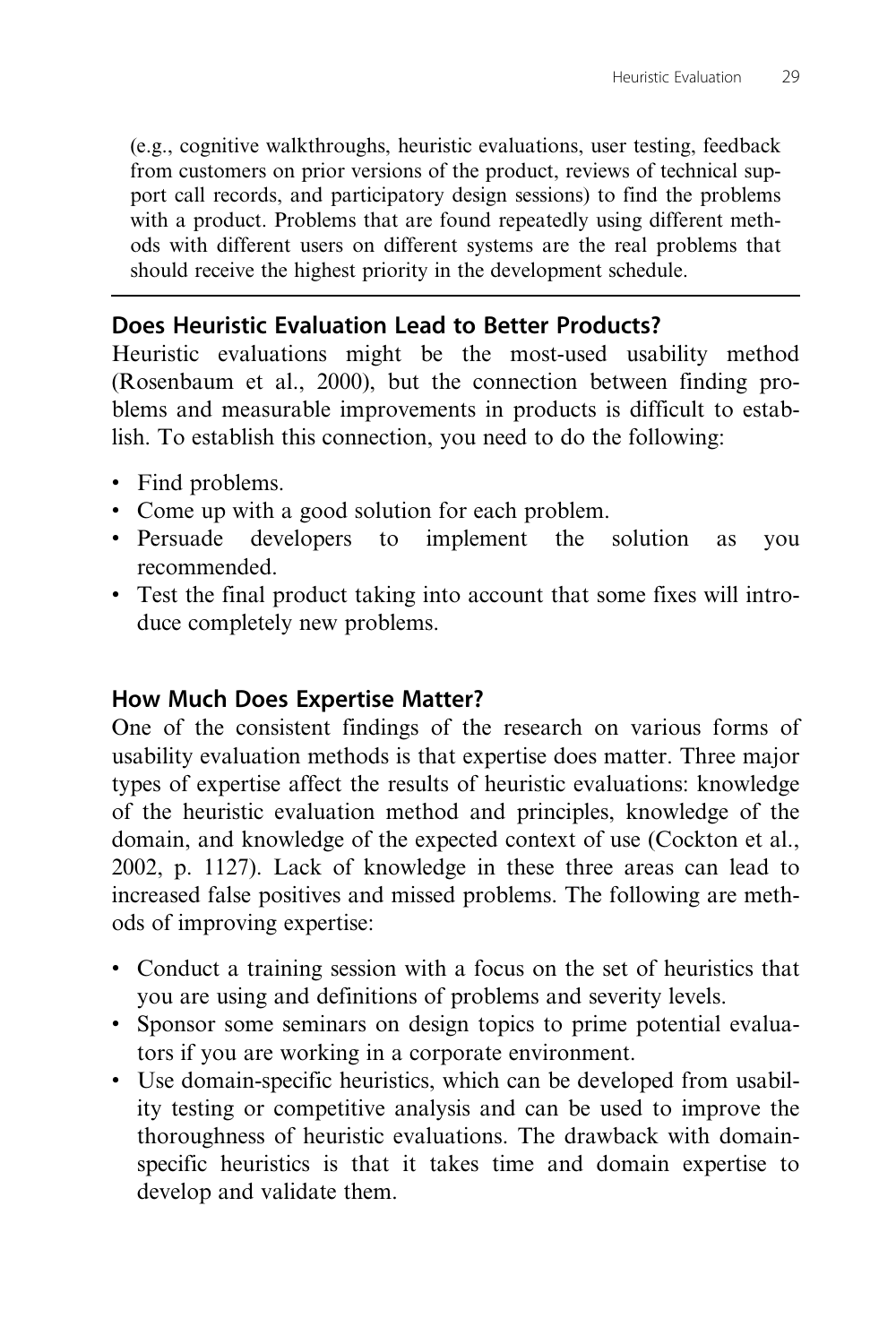- Provide some context-of-use information for the team. For example, you might discuss common scenarios, user profiles, and background information on the main issues for this type of product.
- Invite domain experts to be part of your review team and, if possible, have double experts who have both usability and domain knowledge.

## Should Inspections and Walkthroughs Highlight Positive Aspects of a Product's UI?

Inspections and walkthroughs are heavily focused on problems and seldom highlight positive aspects of a product's UI. A guideline for usability test reports is that they highlight positive aspects of the product as well as negative aspects; heuristic evaluation reports can also highlight the major positive aspects of a product. Listing the positive aspects of a product has several advantages:

- Evaluation reports that highlight positive and negative issues are perceived as more balanced by the product team.
- You might reduce the likelihood that something that works well is changed for the worse.
- You may want to propagate some of the positive design features throughout the product.
- Sometimes the positive features being mentioned actually bring focus to some of the very negative features being highlighted.

## Individual Reliability and Group Thoroughness

The unreliability of individual problem reports, where different individuals report different problems, is well documented and is the rationale for having multiple inspectors. Hartson, Andre, and Williges (2003) point out that attempts to standardize inspection processes (by including detailed tasks and procedures, for example) might improve the reliability of multiple inspectors but reduce the thoroughness of the group results by "pointing all the inspectors down the same path" (p. 168).

## DATA, ANALYSIS, AND REPORTING

The primary data from a heuristic evaluation are a list of problems, each categorized as follows:

- Location in the UI
- A description of the problem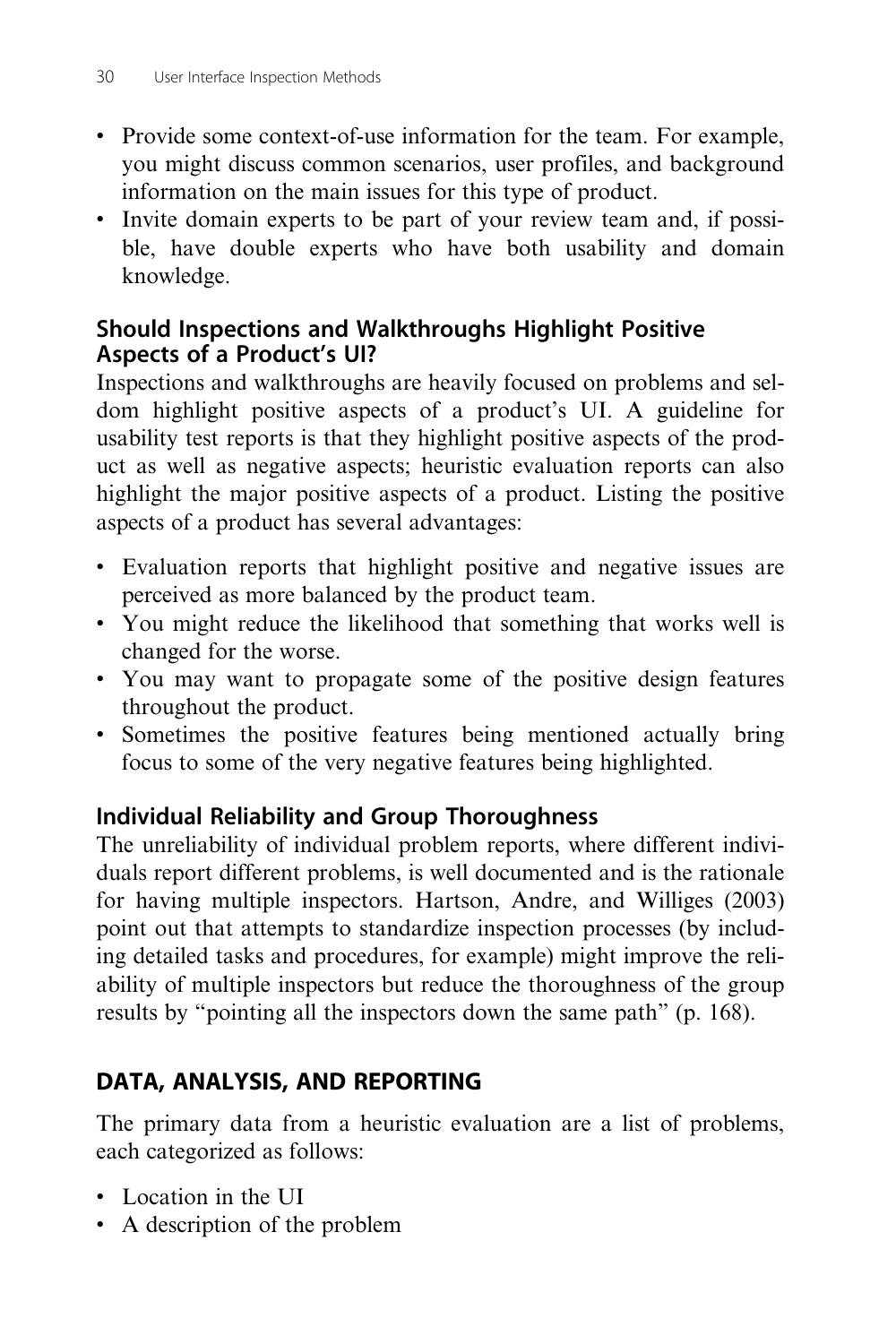- Which heuristics are associated with the problem
- The number of evaluators who found the problem. The type of evaluator (e.g., usability practitioner versus developer versus domain expert)
- Whether the problem is a global issue (it appears in many places in the product) or a local problem that is confined to a single location (Dumas & Redish, 1999)
- Severity rating from each evaluator to assist in prioritization of problems (rating can be the result of discussion and consensus or an average of the individual ratings).

Given that heuristic evaluations are meant to be efficient, the immediate analysis is generally a list of problems that are prioritized by criteria important to the product team (e.g., severity, cost, difficult to implement). The "keeper" of the data from heuristic evaluations and other sources of usability problem data can track data over time and examine the data for patterns:

- Are particular heuristic being violated often?
- Are severity ratings becoming more consistent over time?
- Who are the best evaluators?
- Do evaluators find different problems as a result of their role or experience?
- Are the particular areas of a product where more problems than expected are being found?
- Do you need to consider additional heuristics?

Yahuda and McGinn (2007) presented the results of a heuristic evaluation of eight websites by defining "usability expectations" for features of interest (e.g., contact information). The intent of this research was to determine which solutions for features across the eight sites were the best based on how well the solutions met usability expectations. These usability expectations were based on a set of heuristics and were focused on the domain of interest. Each usability expectation was assigned a value based on a maximum of 5 points. Evaluators rated a set of designated features by assigning points to the usability expectations. This method can be used for example, to rate a "Directions" feature. The Directions feature might receive 1 point for being usable on a small screen, 1 point for having text that is readable, 1.5 points for clear verbal driving instructions from your location, 1 point for simplicity (not too much detail), and 0.5 points for